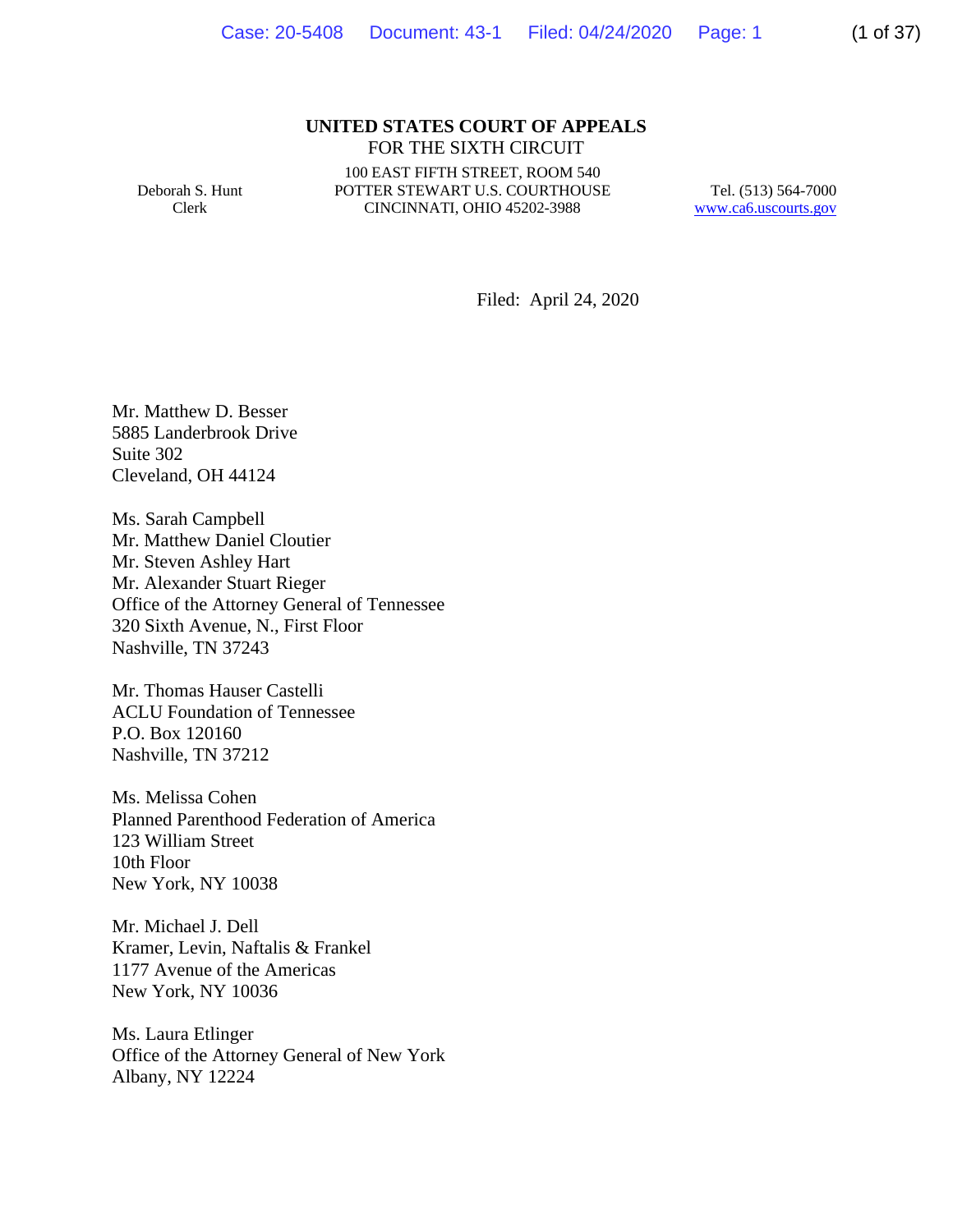Mr. David W. Garrison Barrett, Johnston, Martin & Garrison 414 Union Street Suite 900 Nashville, TN 37219

Ms. Autumn Chandra Katz Michelle Katz Moriarty Ms. Genevieve Elizabeth Scott Center for Reproductive Rights 199 Water Street, 22nd Floor New York, NY 10038

Julia Kaye American Civil Liberties Union 125 Broad Street 18th Floor New York, NY 10004

Mr. Stephen Chad Meredith Office of the Attorney General of Kentucky 700 Capitol Avenue Suite 118 Frankfort, KY 40601

Mr. Richard Muniz Planned Parenthood Federation of America 1110 Vermont Avenue Suite 300 Washington, DC 20005

Ms. Maithreyi Ratakonda Planned Parenthood Federation of America 123 William Street 10th Floor New York, NY 10038

Ms. Lisa T. Simpson Orrick, Herrington & Sutcliffe 51 W. 52nd Street New York, NY 10019

Mr. Kevin H. Theriot Alliance Defending Freedom 15100 N. 90th Street Scottsdale, AZ 85260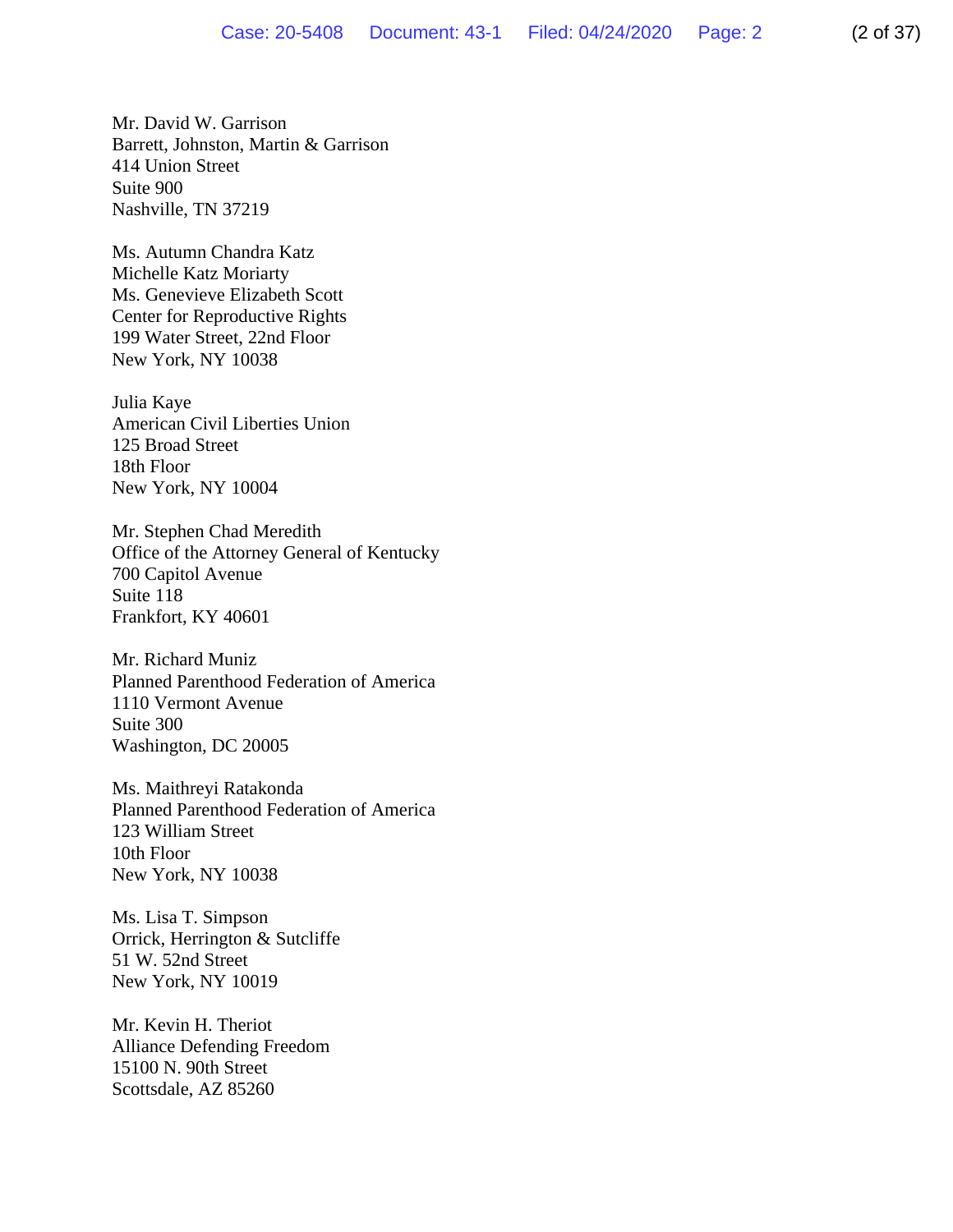Mr. Scott P. Tift Barrett, Johnston, Martin & Garrison 414 Union Street Suite 900 Nashville, TN 37219

Mr. Edward Lawrence White American Center for Law and Justice 3001 Plymouth Road Suite 203 Ann Arbor, MI 48105

> Re: Case No. 20-5408*, Adams & Boyle, P.C., et al v. Herbert Slatery, III, et al* Originating Case No. : 3:15-cv-00705

Dear Counsel,

The court today announced its decision in the above-styled case.

 Enclosed is a copy of the court's opinion together with the judgment which has been entered in conformity with Rule 36, Federal Rules of Appellate Procedure.

Yours very truly,

Deborah S. Hunt, Clerk

 Cathryn Lovely Deputy Clerk

cc: Mr. Kirk L. Davies

Enclosures

Mandate to issue.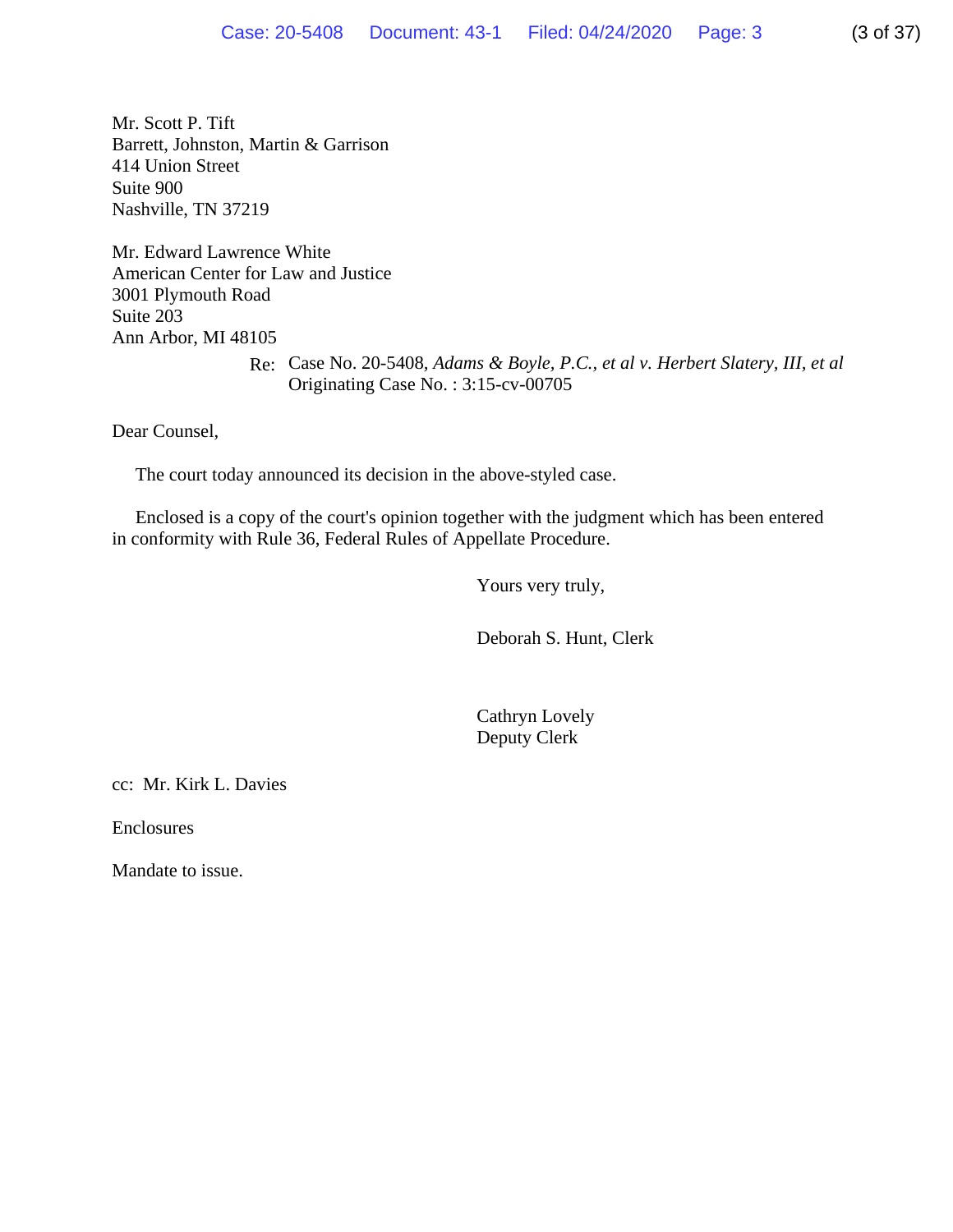RECOMMENDED FOR PUBLICATION Pursuant to Sixth Circuit I.O.P. 32.1(b)

File Name: 20a0127p.06

## **UNITED STATES COURT OF APPEALS**

FOR THE SIXTH CIRCUIT

┐ │ │ │ │ │ │ ┘

|<br>|<br>|

ADAMS & BOYLE, P.C. et al.,

*Plaintiffs-Appellees*,

No. 20-5408

*v*.

HERBERT H. SLATERY III et al.

*Defendants-Appellants*.

Appeal from the United States District Court for the Middle District of Tennessee at Nashville. No. 3:15-cv-00705—Bernard A. Friedman, District Judge.

Decided and Filed: April 24, 2020

Before: MOORE, WHITE, and THAPAR, Circuit Judges.

\_\_\_\_\_\_\_\_\_\_\_\_\_\_\_\_\_

#### **COUNSEL**

**ON MOTIONS AND REPLY:** Sarah K. Campbell, Steven A. Hart, Alexander S. Rieger, Matthew D. Cloutier, OFFICE OF THE TENNESSEE ATTORNEY GENERAL, Nashville, Tennessee, for Appellants. **ON RESPONSE:** Thomas H. Castelli, AMERICAN CIVIL LIBERTIES UNION FOUNDATION OF TENNESSEE, Nashville, Tennessee, Genevieve Scott, Autumn Katz, Michelle Moriarty, CENTER FOR REPRODUCTIVE RIGHTS, New York, New York, Maithreyi Ratakonda, PLANNED PARENTHOOD FEDERATION OF AMERICA, New York, New York, Richard Muniz, PLANNED PARENTHOOD FEDERATION OF AMERICA, Washington, D.C., Scott P. Tift, BARRETT JOHNSTON MARTIN & GARRISON, LLC, Nashville, Tennessee, Michael J. Dell, KRAMER LEVIN NAFTALIS & FRANKEL LLP, New York, New York, Julia Kaye, AMERICAN CIVIL LIBERTIES UNION FOUNDATION, New York, New York, for Appellees. **ON BRIEF:** Edward L. White III, AMERICAN CENTER FOR LAW & JUSTICE, Ann Arbor, Michigan, S. Chad Meredith, OFFICE OF THE KENTUCKY ATTORNEY GENERAL, Frankfort, Kentucky, Laura Etlinger, OFFICE OF THE ATTORNEY GENERAL OF NEW YORK, Albany, New York, Lisa T. Simpson, ORRICK, HERRINGTON & SUTCLIFFE LLP, New York, New York, Kevin H. Theriot, ALLIANCE DEFENDING FREEDOM, Scottsdale, Arizona, for Amici Curiae.

MOORE, J., delivered the opinion of the court in which WHITE, J., joined. THAPAR, J. (pp. 23–33), delivered a separate dissenting opinion.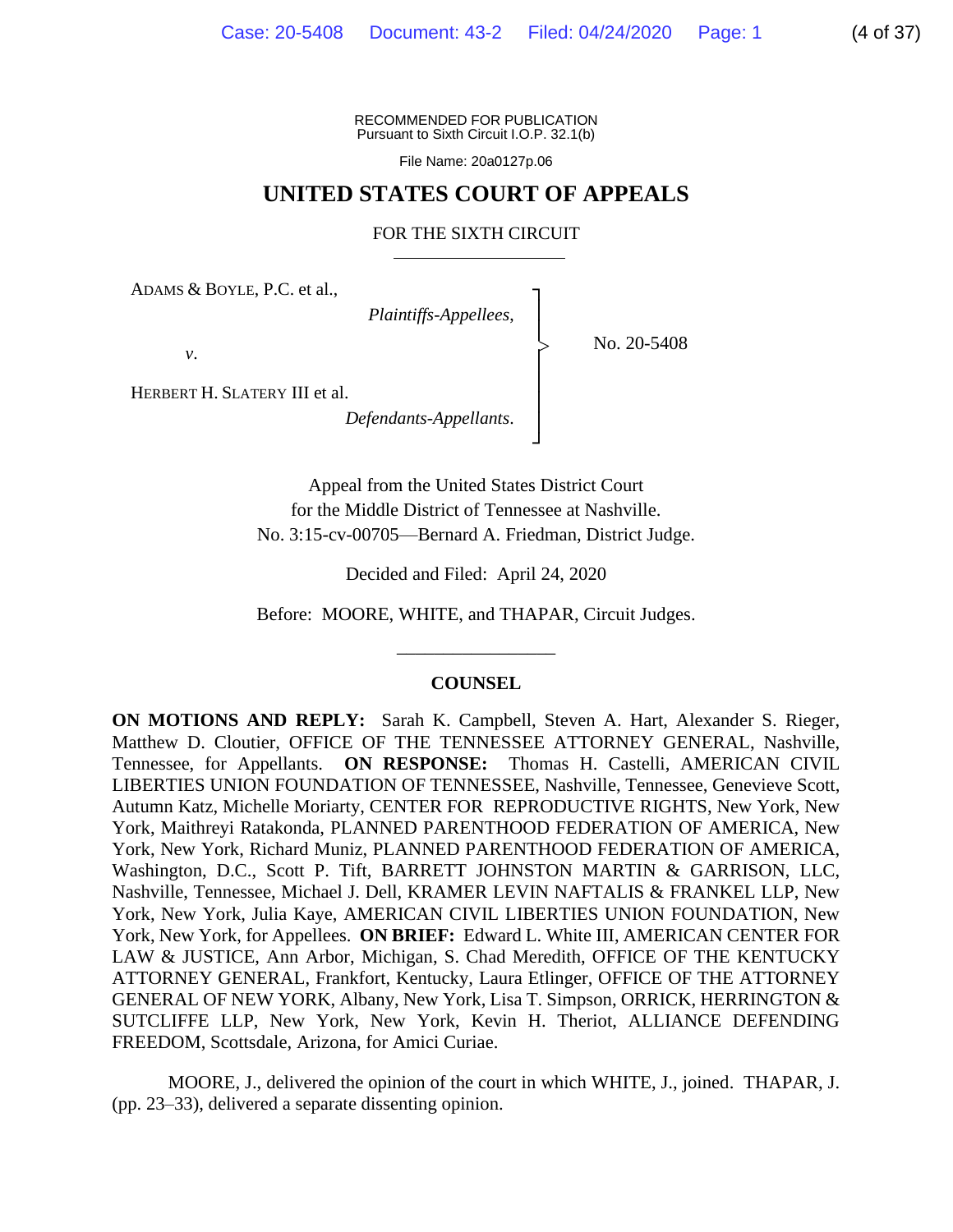# **OPINION** \_\_\_\_\_\_\_\_\_\_\_\_\_\_\_\_\_

\_\_\_\_\_\_\_\_\_\_\_\_\_\_\_\_\_

KAREN NELSON MOORE, Circuit Judge. This case arises at the intersection of two essential constitutional rights: the right of a woman to control her pregnancy, on the one hand, and the right of the state to exercise its "police power" during an emergency, on the other. More specifically, we ask, does the Constitution permit a state to bar doctors from performing abortion procedures for a three-week period—as part of a widespread temporary ban on "elective" and "non-urgent" surgeries—based solely on the state's assertion that such a bar is necessary to combat effectively an ongoing public health crisis? The Governor of Tennessee thought so, and accordingly adopted such a temporary ban on April 8, 2020, in response to the ongoing COVID-19 global pandemic. The district court, however, disagreed, and accordingly issued a preliminary injunction on April 17, enjoining Tennessee from enforcing its general ban on elective and nonurgent surgeries against doctors performing abortion procedures. The State then filed this emergency appeal, and also requested that we immediately stay the district court's injunction pending review.

We do not uphold an injunction against state action lightly, much less during a public health crisis like the one our nation is experiencing now. It is imperative in such circumstances that judges give legislatures and executives—the more responsive branches of government—the flexibility they need to respond quickly and forthrightly to threats to the general welfare, even if that flexibility sometimes comes at the cost of individual liberties. Affording flexibility, however, is not the same as abdicating responsibility, especially when well-established constitutional rights are at stake, as the right to an abortion most assuredly is. And, here, although we have great respect for the challenges Tennessee faces as it responds to this novel public health crisis, we agree with the district court that the State's response, in this one respect, unduly curtailed constitutional liberty, and that judicial intervention was thus warranted. By the same token, however, we also conclude that, when it comes to the precise scope of the district court's injunction, the district court went too far in asserting its authority. Consequently, we **AFFIRM** the district court's order issuing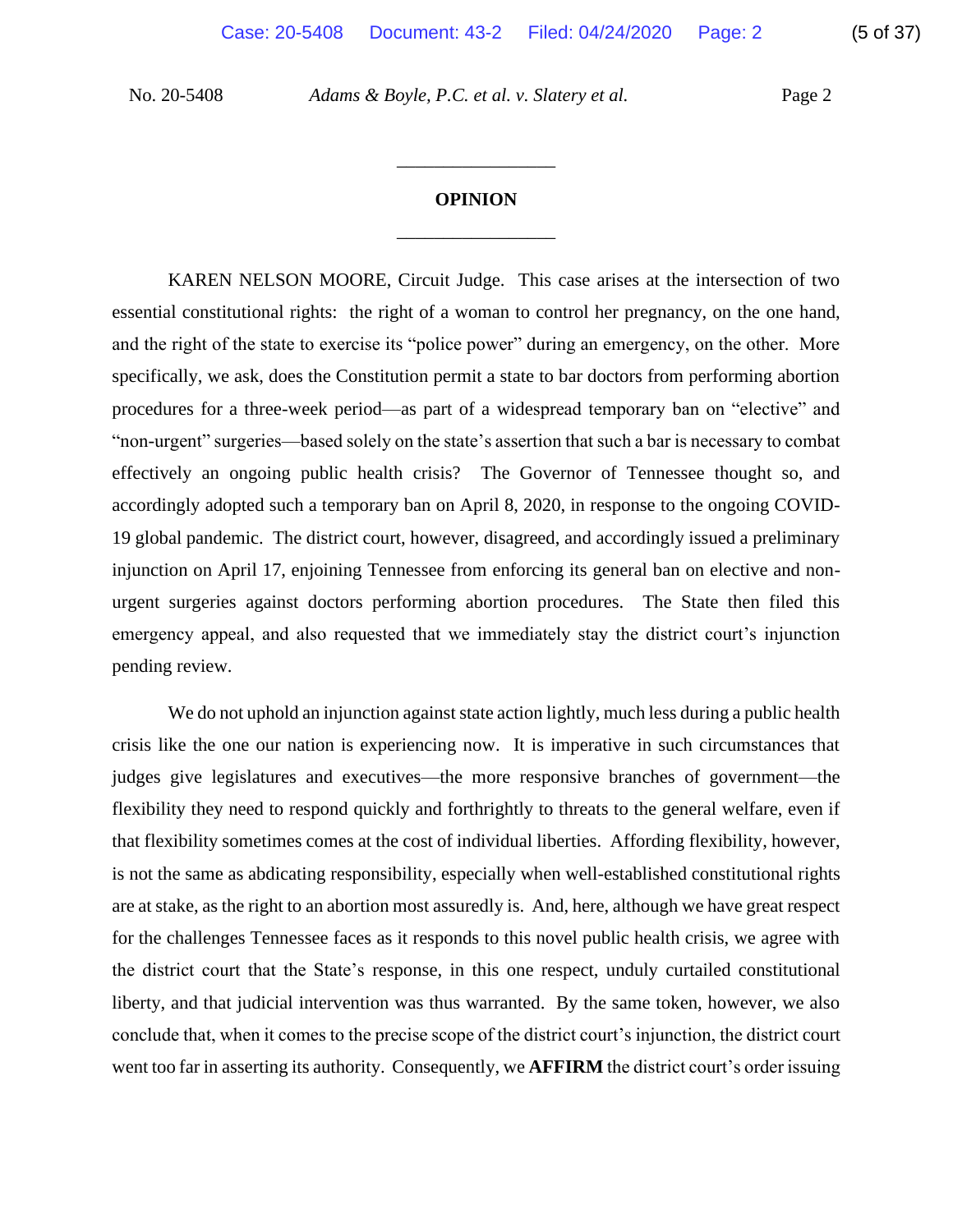a preliminary injunction but direct the district court to **MODIFY** the preliminary injunction in the manner described below. We also **DENY** the State's request for a stay pending appeal as **MOOT**.

## **I. BACKGROUND**

Generally speaking, a Tennessee woman wishing to exercise her constitutional right to a pre-viability**<sup>1</sup>** abortion, in a legal manner, may do so in one of three ways: (1) receive a "medication abortion" within the first 11 weeks from her last menstrual period ("LMP"); (2) receive a "procedural abortion" within the first 20 weeks LMP, meaning either (a) an "aspiration" abortion (which is a relatively quick clinical procedure, and can be performed up to approximately 15 weeks LMP), or (b) a "dilation and evacuation" ("D&E") abortion (which is a more time-consuming procedure—albeit one that generally takes place in a clinical setting, too and is performed up to approximately 20 weeks LMP); or (3) travel to a state with more lenient abortion regulations. *See generally* R.232-5 (Looney Dec.) (Page ID #5876–77).**<sup>2</sup>** Tennessee law also imposes a variety of other state-specific regulations, such as a 48-hour waiting period and mandatory in-person visitation requirements. *See, e.g.*, Tenn. Code Ann. §§ 39-15-202(a)–(h). Moreover, if a Tennessee woman wishes (or needs) to have a procedural abortion in-state, there are just a handful of providers in a handful of cities where she may do so. *See* R.232-6 (Terrell Dec.) (Page ID #5908–09) (noting that "[a]ccess to abortion care in [Tennessee] is limited to begin with, with only eight providers in four cities"). And of these clinics, only Planned Parenthood performs abortions after 15 weeks LMP. *See* R.232-5 (Looney Dec.) (Page ID #5877).

Still, abortion in general, and procedural abortion in particular, remains relatively commonplace in Tennessee, with hundreds of Tennessee women exercising their right to seek an abortion in any given month. *See, e.g*., *id.* at Page ID #5878 (stating that, "[i]n January through March 2020, [Planned Parenthood] performed 1,700 abortions in Tennessee, 917 of which were

**<sup>1</sup>**As the Supreme Court clarified in *Planned Parenthood of Southeastern Pennsylvania v. Casey*, the constitutional right to an abortion ends (with some limited exceptions) once the fetus would be "viable" outside the womb. 505 U.S. 833, 860, 870 (1992).

**<sup>2</sup>**For context, Tennessee bans abortion altogether at "viability," which it presumes to occur at 24 weeks LMP. *See* Tenn. Code Ann. § 39-15-211(b)(5) (setting this as a "rebuttable presumption"). Plaintiffs do not make clear, however, if any recognized in-state clinics or doctors provide abortion services between 20 and 24 weeks LMP.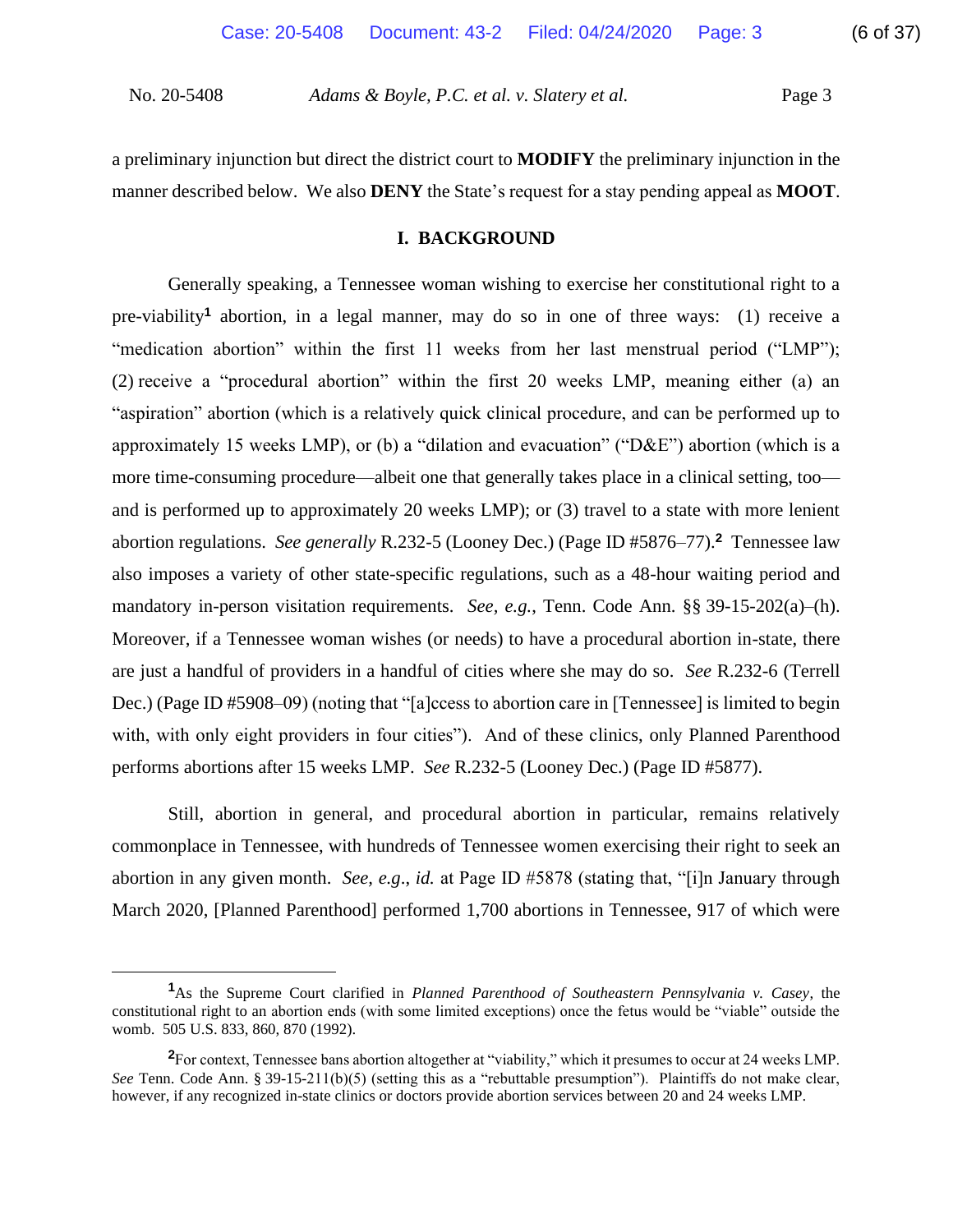procedural abortions and 536 of which occurred beyond eleven weeks LMP, when medication abortion is not an option").

With this background in mind, we now turn to the ongoing COVID-19 public health crisis, an event with which all but the most secluded of readers should be familiar. Suffice it to say, COVID-19 is the virus at the root of an ongoing global pandemic, which, in just a few short months, has killed tens of thousands of people worldwide and infected hundreds of thousands more. *See, e.g.*, *Friends of DeVito v. Wolf*, --- A.3d ---, 2020 WL 1847100, at \*2 (Pa. Apr. 13, 2020). The virus has also upended American economic and social life, causing schools and businesses to shutter, and even the nominally unaffected to wear masks and stand six feet apart in public.

Unsurprisingly, then, medical providers, including Tennessee's abortion clinics, have had to modify their way of doing business, for the safety of both staff and patients. As three of the abortion providers involved in this litigation have attested, for instance, COVID-19 has caused them to put at-risk staff on furlough, bar patients from bringing companions with them to the clinic, cut back work days, curtail the number of personnel staffed on any given procedure, and eliminate non-essential wellness appointments, among other social-distancing measures. *See* R.232-5 (Looney Dec.) (Page ID #5881–82) (Planned Parenthood of Tennessee and North Mississippi); R.232-6 (Terrell Dec.) (Page ID #5911–12) (Memphis Center for Reproductive Health); R.232-7 (Rovetti Dec.) (Page ID #5922–23) (Knoxville Center for Reproductive Health).

Still, to the Governor of Tennessee's eye, voluntary measures like these were not enough to limit effectively the spread of the virus; more compulsory measures were required. So, in addition to instituting a variety of sweeping "shelter-in-place" orders throughout the month of March, on April 8, 2020 the Governor issued a targeted directive to "[a]ll healthcare professionals and healthcare facilities in the State of Tennessee," requiring that they "postpone surgical and invasive procedures that are elective and non-urgent," at least until April 30, when the order would expire on its own terms. R.240-20 (Order) (Page ID #6115–16). This Order, titled Executive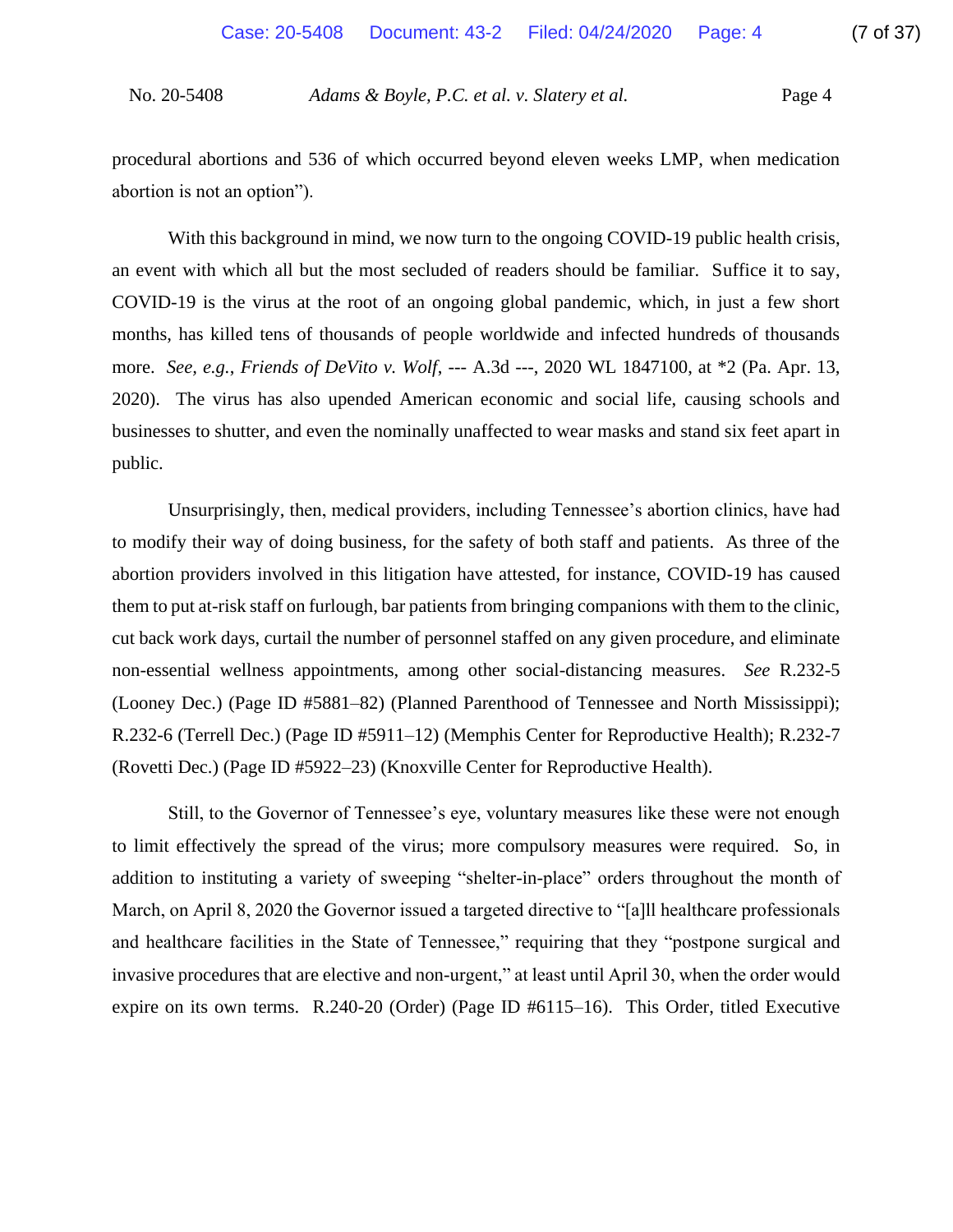Order 25 ("EO-25"), had the twin goals of "preserving personal protective equipment ["PPE"]**<sup>3</sup>** for emergency and essential needs and preventing community spread of COVID-19 through nonessential patient-provider interactions." *Id*. at Page ID #6115. Its most relevant portion read as follows:

All healthcare professionals and healthcare facilities in the State of Tennessee shall postpone surgical and invasive procedures that are elective and non-urgent. Elective and non-urgent procedures are those procedures that can be delayed until the expiration of this Order because they are not required [1] to provide life sustaining treatment, [2] to prevent death or risk of substantial impairment of a major bodily function, or [3] to prevent rapid deterioration or serious adverse consequences to a patient's physical condition if the surgical or invasive procedure is not performed, as reasonably determined by a licensed medical provider.

*Id*. at Page ID #6115–16 (alterations added).

The Order did not contain any provision specifically exempting abortion procedures, or suggesting that medical professionals would have leeway to perform a procedure that, in their clinical judgment, "would not deplete the hospital capacity or the [PPE] needed to cope with the COVID-19 disaster." *Compare with In re Abbott*, 954 F.3d 772, 780 (5th Cir. 2020) (describing this "important" caveat contained in an analogous Texas COVID-19-related surgery ban).

Plaintiffs—more specifically, Adams & Boyle, P.C.; Memphis Center for Reproductive Health; Planned Parenthood of the Greater Memphis Region; Planned Parenthood of Tennessee and North Mississippi; Knoxville Center for Reproductive Health; and Dr. Kimberly Looney subsequently interpreted EO-25 as barring the performance of *any* procedural**<sup>4</sup>** abortions between April 8 and April 30 (and potentially beyond that, if the Order was extended), enforceable by criminal sanction. *See, e.g.*, R.232-7 (Rovetti Dec.) (Page ID #5921). And, as a result of this understanding, Plaintiffs temporarily cancelled all procedural abortions scheduled for that period. *See, e.g.*, *id*. at Page ID #5924 (describing four "devastated," "crying" clients scheduled for procedural abortions on April 9 that the clinic had to turn away because of EO-25); R.232-6

<sup>&</sup>lt;sup>3</sup>The Order defined PPE as "including, but not limited to, medical gowns, N95 masks, surgical masks, TYVEK suits, boot covers, gloves, and/or eye protection." *Id*. at Page ID #6116.

<sup>&</sup>lt;sup>4</sup>The parties agree that EO-25 has no effect on medication abortions, which may continue to be performed.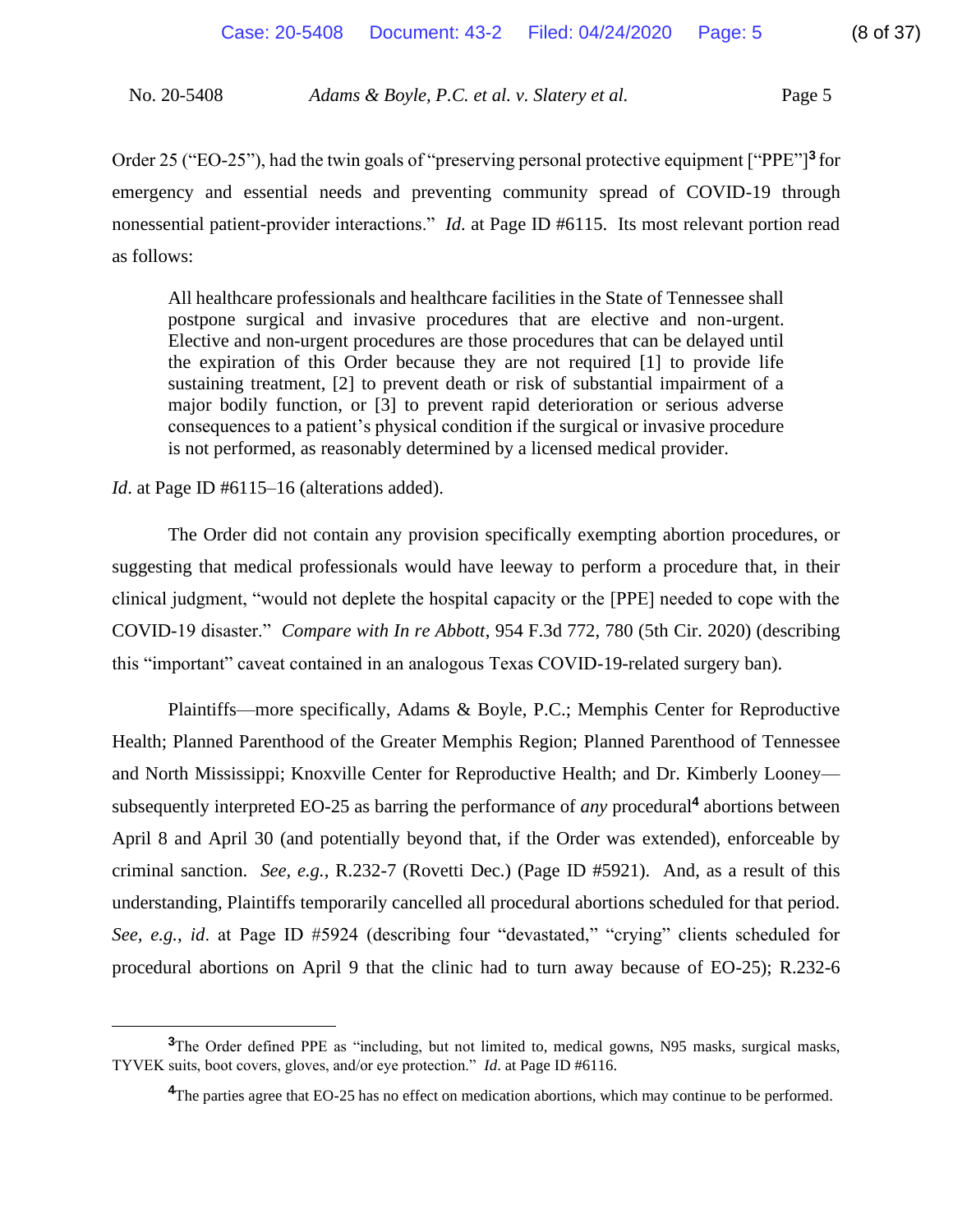(Terrell Dec.) (Page ID #5915–16) (describing similar incident at a different clinic, and also noting that the clinic had "156 patients scheduled for their mandatory [pre-abortion] in-person counseling appointments between [April 13] and April 22"). At the same time, fearing that EO-25 might cause their patients to lose their constitutional right altogether, or at least impose an "undue burden" on that right, *Casey*, 505 U.S. at 876, as well as cause them (the providers) to face criminal prosecution if they attempted to help their patients procure a procedural abortion, Plaintiffs sought in the federal district court a "temporary restraining order and/or preliminary injunction," barring the State from enforcing "EO-25 as applied to procedural abortions." R.232 (Pls.' Preliminary Inj. Br.) (Page ID #5782–83).**<sup>5</sup>**

Tennessee opposed the request. And notably, in its brief in opposition, the State appeared to concede that EO-25 operated just as Plaintiffs thought it would: as a three-week criminal prohibition on procedural abortions, albeit with the exception that the provider could perform an abortion if it is required to "prevent rapid deterioration or serious adverse consequences to a patient's physical condition" (which the State did not explain in any greater detail). R.240 (Defs.' Opp. Br.) (Page ID #6022).

The district court accordingly held an emergency telephonic conference, which lasted 90 minutes, and at which both sides explained the evidence undergirding their respective positions.

\* \* \*

R.232 (Page ID #5783).

**<sup>5</sup>**Plaintiffs then highlighted the three groups of patients who most urgently needed protection:

<sup>(1)</sup> patients who, in the good faith professional judgment of the provider, will likely lose their ability to obtain an abortion in Tennessee if their procedures are delayed until after April 30, 2020; (2) patients who, in the good faith professional judgment of the provider, will likely be forced to undergo a lengthier and more complex abortion procedure, which is only available at two clinics in Nashville and Memphis, if their procedures are delayed until after April 30, 2020; [and] (3) patients who, in the good faith professional judgment of the provider, will likely be forced to undergo a two-day procedure—which is only available at two clinics in Nashville and Memphis, and which requires at least three separate visits to the provider—if their procedures are delayed until April 30, 2020.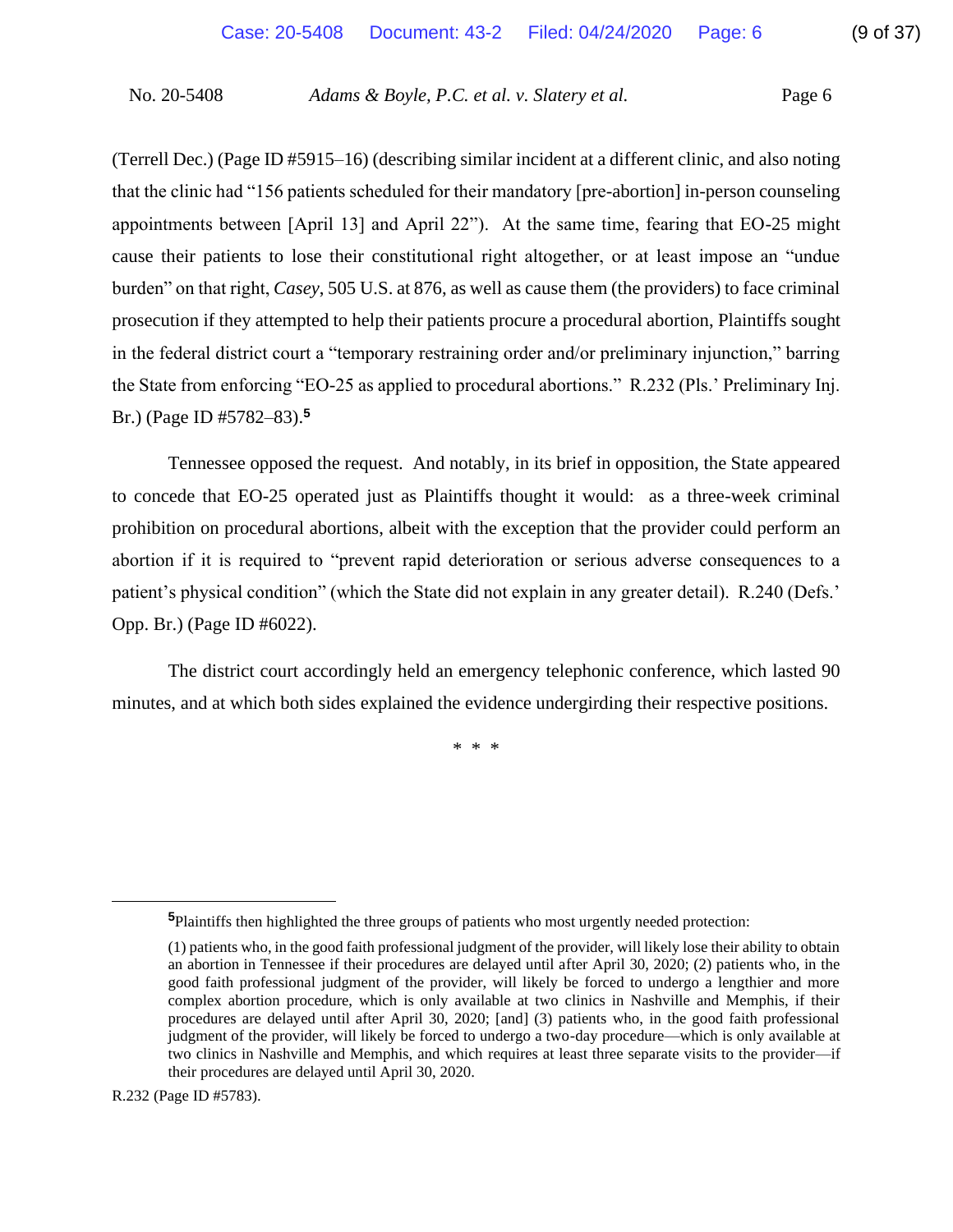Plaintiffs' evidentiary showing was as follows:

*Harm to Patients*. Plaintiffs first pointed out multiple ways in which their patients would be harmed by even a three-week bar on procedural abortions, all turning on the basic fact that pregnancy, unlike many other medical conditions, progresses on a rapid, and inevitable, timeline. *First*, there were procedural abortion patients who would not be able to obtain an abortion at all, either because their pregnancy would advance past 20 weeks LMP by April 30 (when Plaintiffs could last provide the procedure), or because overburdened waiting lines following April 30 and/or travel limitations would effectively prevent the patient from receiving the procedure. *See, e.g.*, R.232-5 (Looney Dec.) (Page ID #5887–88). *Second*, there were procedural abortion patients who would be forced against their will to undergo the more time-consuming, invasive, and expensive D&E procedure because, by April 30, they would have "aged out" of the more common aspiration procedure. *See, e.g.*, *id*. at Page ID #5889. And, *third*, there were procedural abortion patients who, even if ultimately able to obtain the same type of abortion procedure they would have sans EO-25, would be forced either to travel out-of-state, and face the accordant COVID-19 transmission risks, *see, e.g.*, *id.* at 5890, *or* maintain their pregnancy substantially longer than they otherwise would have, and bear the resulting health risks, *see, e.g.*, *id*. at Page ID #5888–89 (noting that, "[w]hile abortion is extremely safe throughout pregnancy, the risks increase as pregnancy progresses, and the later in pregnancy a patient accesses a procedural abortion the more likely she is to experience a rare complication"). Plaintiffs further pointed out that their patients, like most abortion patients nationwide, are predominantly "poor or low-income," and hence "already struggle to raise the money to afford an abortion, and to afford transportation, childcare, and lost wages for missed work." *Id*. at Page ID #5878, 5890–91.

*Harm to the State*. Plaintiffs also emphasized the corresponding *lack* of harm procedural abortions posed to the State's interests in preserving PPE and minimizing person-to-person contact. For instance, Plaintiffs observed, because procedural abortions generally are performed at clinics—not hospitals—and with limited personnel, they require "minimal" amounts of PPE and interpersonal interaction. *See, e.g.*, R.232-6 (Terrell Dec.) (Page ID #5913–14). Indeed, Plaintiffs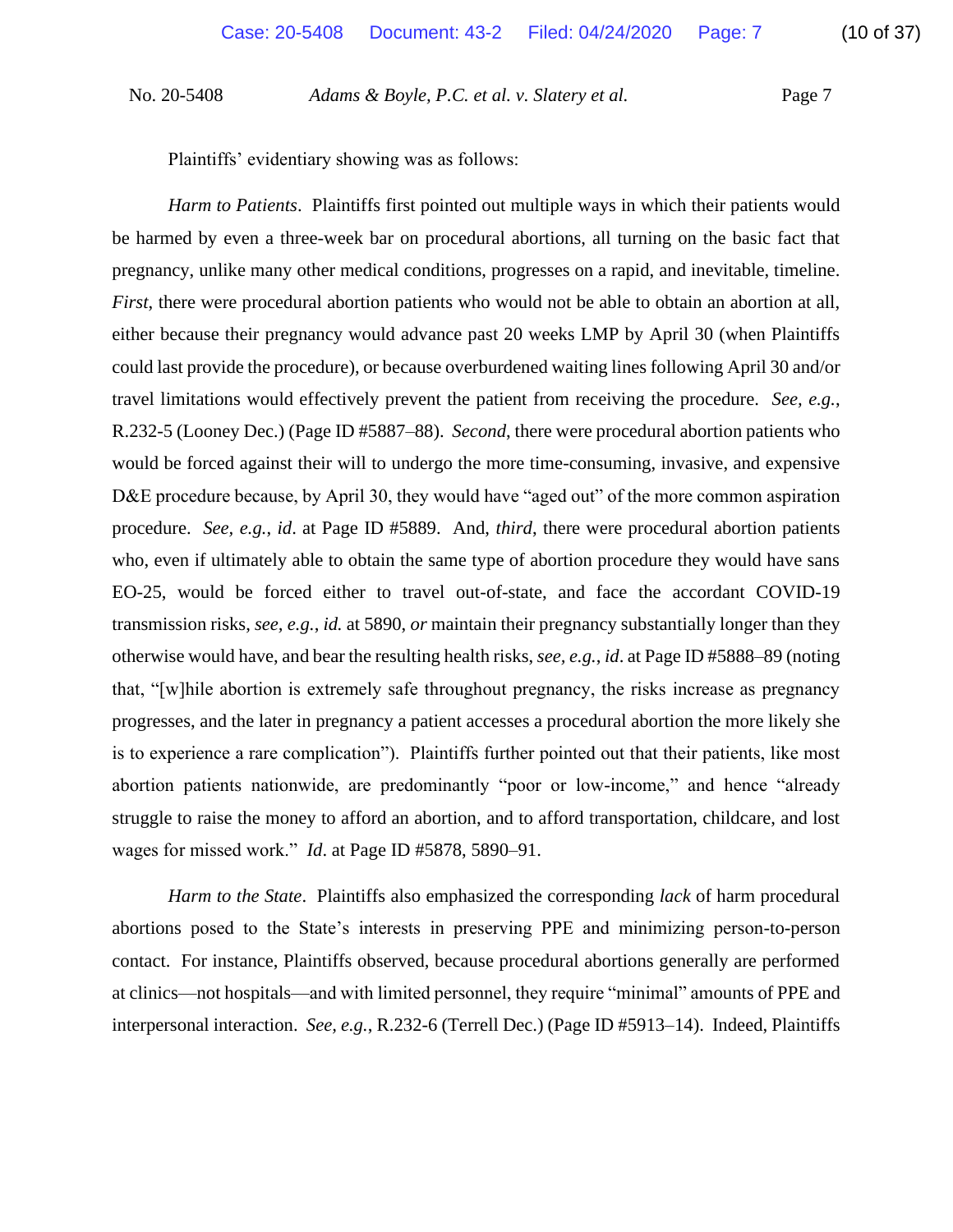added, their staff do not even use the (much-coveted) N95 respirator masks.**<sup>6</sup>** *Id*. If anything, Plaintiffs continued, requiring a woman either to receive a D&E procedure instead of an aspiration procedure, or carry her child all the way to pregnancy (with the accordant mandatory maternal care visits), would result in far *more* PPE usage and interpersonal interaction than simply permitting abortions to go forward at an appropriately maintained clinic. *See, e.g.*, R.232-5 (Looney Dec.) (Page ID #5882–83).

*Statements from Medical Organizations*. Plaintiffs also cited statements from prominent medical organizations in which those organizations emphasized that, as serious a threat to public health as COVID-19 presents, abortion nonetheless remains an "essential," "time-sensitive service for which a delay of several weeks, or in some cases days, may increase the risks [to patients] or potentially make it completely unavailable." *Id*. at Page ID #5879 (alteration in original) (citing statement signed by the American College of Obstetricians and Gynecologists, among others).**<sup>7</sup>**

*Likelihood that EO-25 Would Last Past April 30*. Finally, Plaintiffs offered some evidence that their fear that EO-25 would last past April 30—thus turning a three-week postponement of procedural abortions into something more draconian—was warranted. *See, e.g.*, R.232-5 (Looney Dec.) (Page ID #5892) (citing statement from the Surgeon General saying that he expected socialdistancing measures to "be in place beyond April").

\* \* \*

**<sup>6</sup>**Per the Food & Drug Administration, an "N95 respirator is a respiratory protective device designed to achieve a very close facial fit and very efficient filtration of airborne particles." N95 masks are not, however, recommended for public usage, as they constitute "critical supplies that must continue to be reserved for health care workers and other medical first responders." *See* https://www.fda.gov/medical-devices/personal-protectiveequipment-infection-control/n95-respirators-and-surgical-masks-face-masks (last accessed Apr. 21, 2020).

**<sup>7</sup>**Moreover, after the onset of this appeal, over a dozen leading medical organizations—including the American Public Health Organization and (again) the American College of Obstetricians and Gynecologists—signed onto amicus briefs asserting, in no uncertain terms, (1) that abortion is an essential health service, and (2) that restricting access to that service will *not* "save lives," or otherwise meaningfully halt the spread of COVID-19. *See* App. R. 30 (Amicus Br. for Am. Public Health Ass'n and Experts in Public Health); App. R. 42 (Amicus Br. for Am. College of Obstetricians and Gynecologists and Other Nationwide Organizations of Medical Professionals); *see also* Appellee Br. at 1 n.1 (citing similar guidance from the American College of Surgeons and the World Health Organization).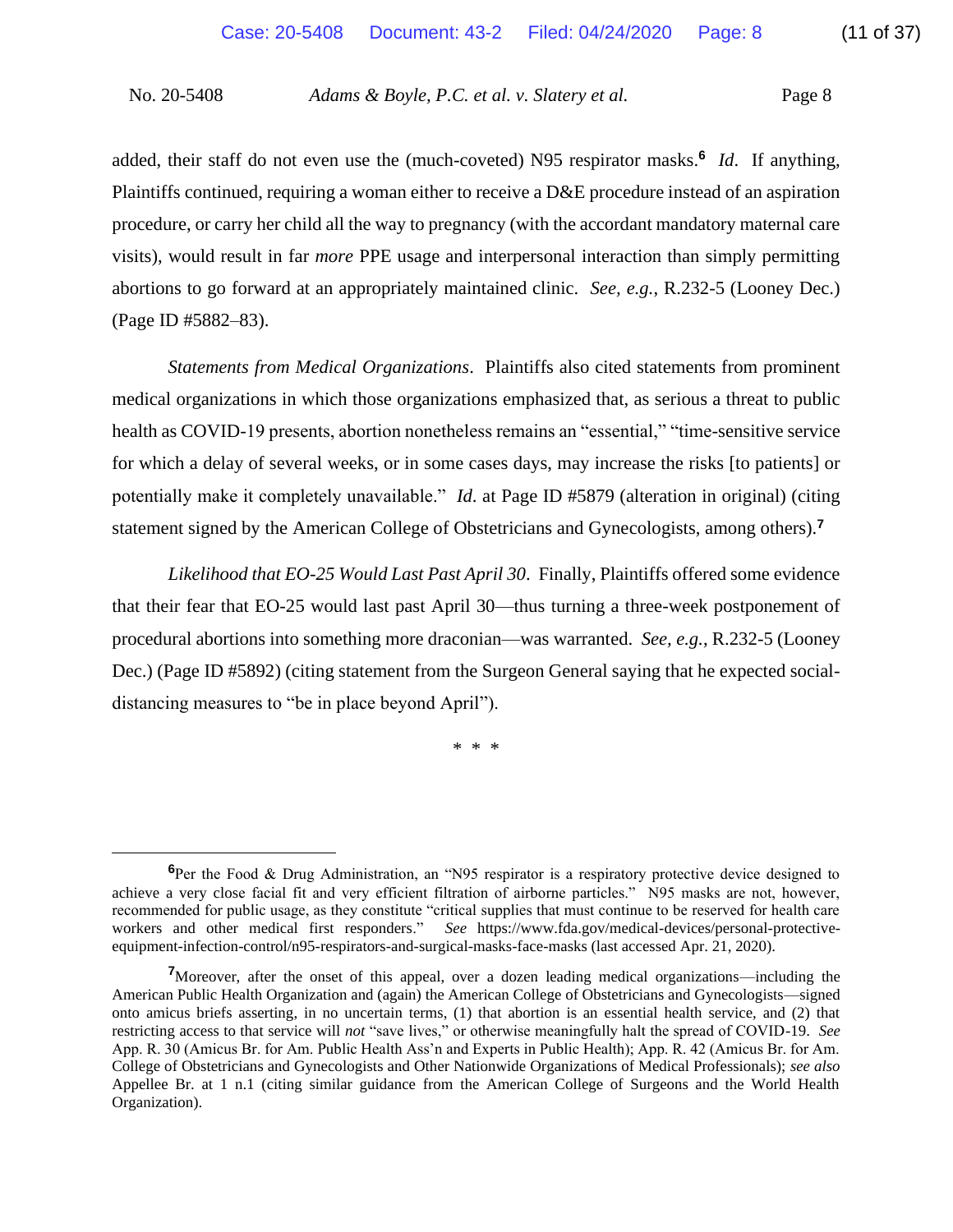The State, for its part, pointed to the following countervailing evidence in response:

*Harm to the State*. The State first emphasized that, as of April 14, 2020, there were nearly 6,000 cases of COVID-19 in Tennessee, along with 124 deaths, *see* R.240-1 (Apr. 14 Count) (Page ID #6029), and that, given the intensely contagious nature of the virus, social distancing was necessary to prevent those numbers from growing at an exponential rate, especially among healthcare professionals themselves, *see, e.g.*, R.240-11 (CDC Release) (Page ID #6076–77) (discussing social distancing); R.240-12 (NYT Article) (Page ID #6079–82) (discussing risks to health workers). The State also noted that, per guidance from the Centers for Disease Control and Prevention ("CDC"), the State needed to preserve as much PPE for its front-line hospital employees as possible, *i.e.*, those dealing with COVID-19 patients, and that EO-25 was an essential element of that plan. *See, e.g.*, R.240-13 (CDC PPE Tips) (Page ID #6083–84). The State further pointed out that, although there was evidence that its various social-distancing measures had successfully lowered the virus's growth rate, that evidence simply underscored the importance of maintaining those measures to the maximum extent possible. *See, e.g.*, R.240-7 (Vanderbilt Health Policy COVID-19 Modeling for Tennessee) (Page ID #6059–65). And, in response to Plaintiffs' contention that their PPE usage was minimal, the State observed that, even if procedural abortions constituted a relatively small number of delayed medical procedures, and even if the resulting PPE usage was "minimal," "[e]very procedure that is postponed, and every item of PPE that is preserved, furthers the State's compelling interests in halting the spread of COVID-19 and ensuring our healthcare system is equipped to treat—and prevent the death of—those who are infected." R.240 (Defs.' Opp. Br.) (Page ID #6019–20).

*Harm to Patients*. In response to Plaintiffs' statements that EO-25 would inhibit their patients' ability to obtain abortions, the State essentially attempted to show that Plaintiffs' evidentiary showing was a paper tiger. The State first emphasized that, because Plaintiffs had neither identified any "actual patient[s] who would be denied an abortion before the order expires in two weeks," nor "estimated what fraction of women could be allegedly denied an abortion by operation of [EO-25]," there were presumably very few abortion patients who would be materially harmed by the Order. *Id.* at Page ID #6022. The State then generally asserted that, to the extent EO-25 posed any "serious adverse health consequences" to an abortion patient, the clinic could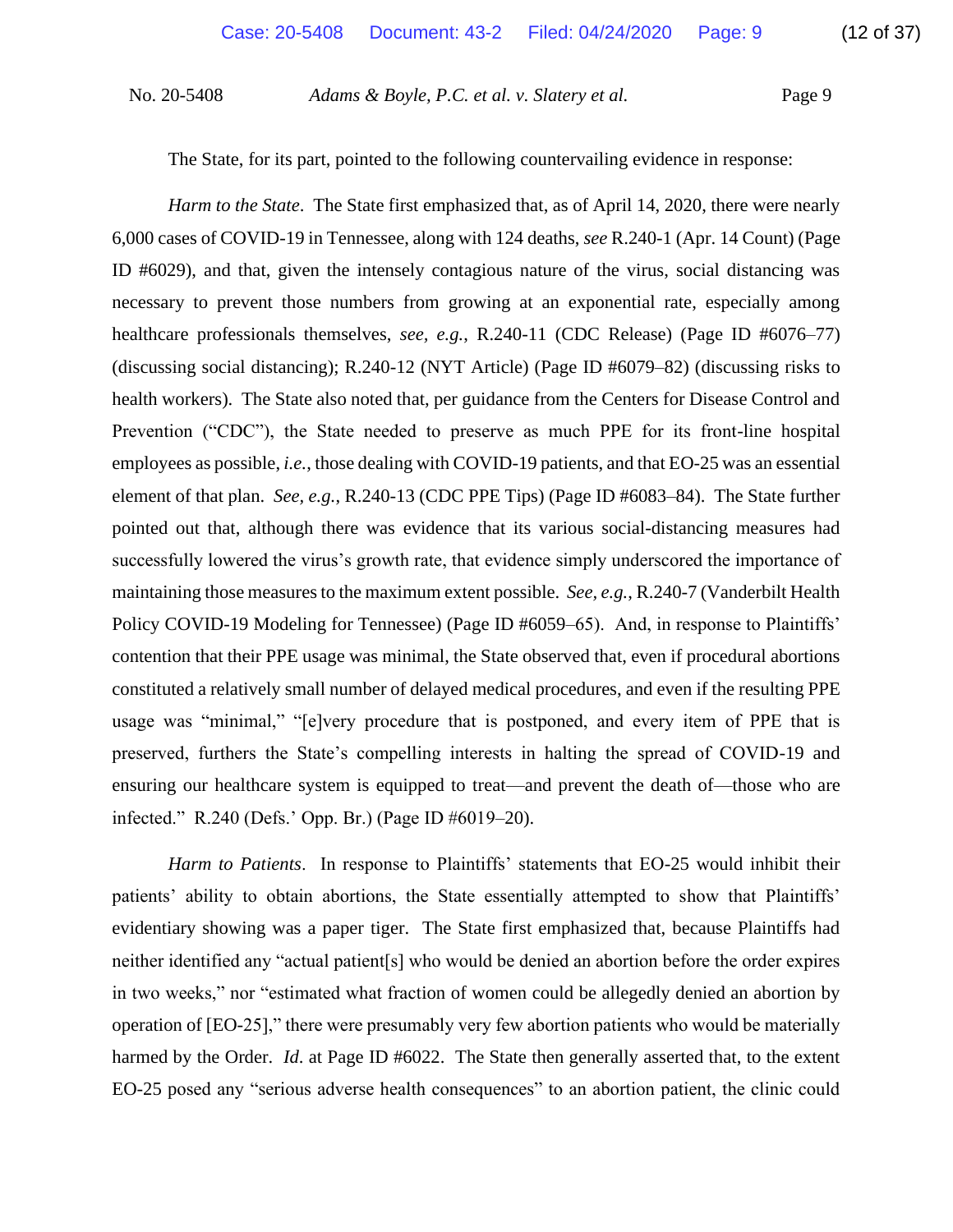perform that abortion "without delay" (although, again, without explaining what that exception meant). *Id*.

*Statements from Medical Organizations*. The State did not cite any countervailing statements suggesting that abortions procedures are not "essential" procedures, or that limiting such procedures is necessary to fight COVID-19.

*Likelihood that EO-25 Would Last Past April 30*. Although the State repeatedly cited EO-25's limited duration as a reason injunctive relief was unnecessary, the State did not appear to offer any assurances, in its brief or otherwise, that EO-25 would in fact end on April 30. If anything, the general tone of the State's evidentiary showing—which emphasized the severe consequences portended by COVID-19—suggested the opposite.

\* \* \*

The parties also provided the district court with thorough and thoughtful briefing, in which they addressed not only the major abortion cases, such as *Casey*, but also Supreme Court precedent concerning the expanded scope of a state's police power during times of public health crisis, most notably *Jacobson v. Massachusetts*, 197 U.S. 11 (1905) (affirming the state's power to make vaccination compulsory).

On Friday, April 17—just a few hours after the evidentiary hearing—the district court issued a short, but thoughtful, order granting Plaintiffs' request for a preliminary injunction.**<sup>8</sup>** *See Adams & Boyle, P.C. v. Slatery*, No. 3:15-cv-705, 2020 WL 1905147 (M.D. Tenn. Apr. 17, 2020). In this order, the district court acknowledged that preliminary injunctions are "extraordinary relief," but ultimately found, after considering the evidence, that such an injunction was warranted here. *Id.* at \*4. Most importantly, the district court emphasized that because EO-25 was "likely" to last past April 30, and because "[d]elaying a woman's access to abortion even by a matter of days can result in her having to undergo a lengthier and more complex procedure that involves progressively greater health risks . . . or can result in her losing the right to obtain an abortion

**<sup>8</sup>**Although the district court's order at times references Plaintiffs' alternative request for a temporary restraining order, read in context, the court clearly granted Plaintiffs a preliminary injunction. Indeed, neither party argues to the contrary on appeal.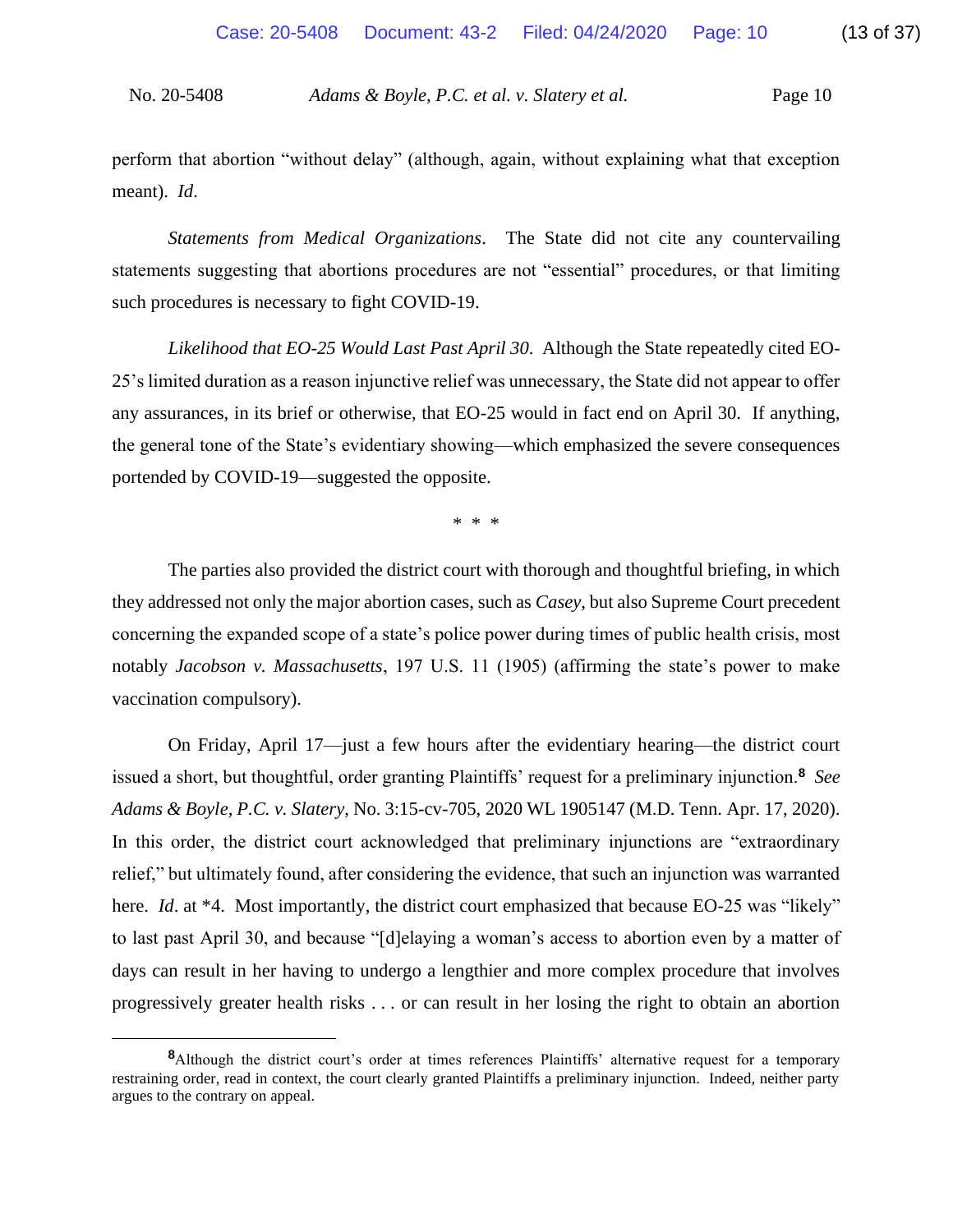altogether," the Plaintiffs were likely to succeed on the merits of their constitutional claim, per the *Casey* "undue burden" test. *Id*. at \*5–6 (citation omitted). The district court also concluded that, "[w]hile the stated goal of EO-25 to preserve PPE [was] unquestionably laudable," the State "presented no evidence that any appreciable amount of PPE would actually be preserved if EO-25 is applied to procedural abortions." *Id*. at \*6. To the contrary, the court noted, "procedural abortion[s] use[] less PPE and involve[] significantly less patient interaction than carrying a pregnancy to term and giving birth." *Id*. The court further added that making women travel outof-state for abortion only increased the risks of person-to-person transmission of COVID-19, again in contradiction of EO-25's goals.

The district court accordingly concluded its opinion with the following, brief preliminary injunction order: "Defendants are hereby immediately enjoined from enforcing EO-25 as applied to procedural abortions." *Id*. at \*7. And, as a result of this order, Plaintiffs have presumably begun providing, and scheduling, procedural abortions again.

In response, the State filed immediately with the district court a request that the court stay its injunction pending appeal, followed by a notice of appeal. And, before the district court had a chance to respond to the State's stay request, the State filed a brief in this court entitled, "Combined Emergency Motion for Stay Pending Appeal and Merits Brief," in which the State requested that we, as an initial matter, issue "a temporary administrative stay while [we] consider[] the stay motion," and then that we "grant an emergency stay of the preliminary injunction while [we] consider[] the merits of the State's appeal, and then reverse the district court." Appellant Br. at 3 n.1, 27.

On Monday April 20, we denied the State's request for an administrative stay (with one judge dissenting), and asked the parties to provide expedited briefing so that we could consider the issues raised in the State's appeal with the benefit of argument from both sides. App. R.  $9.9$  The parties have now provided that briefing, and the question of whether the district court acted properly in enjoining the State's enforcement of EO-25 is ripe for our review.

**<sup>9</sup>**Two days after we issued this order the district court denied the State's request for a stay. *See* R.252.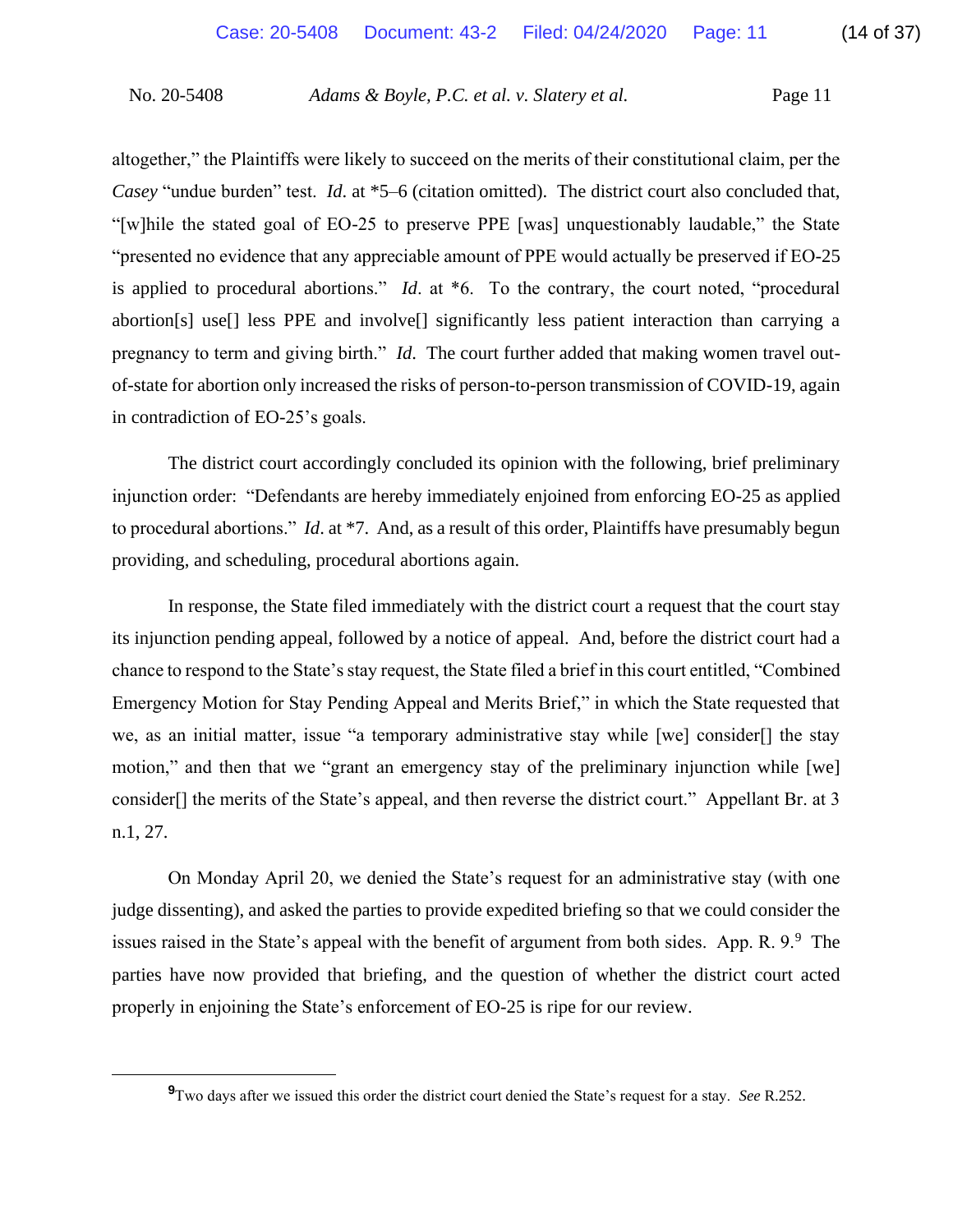### **II. DISCUSSION**

Because the parties have sufficiently briefed the merits questions before us, and because time is of the essence, we forgo consideration of the State's stay request and instead proceed straight to the preliminary injunction analysis.**<sup>10</sup>**

#### **A.**

A preliminary injunction is an "extraordinary remedy never awarded as of right." *Winter v. Nat. Res. Def. Council, Inc.*, 555 U.S. 7, 24 (2008). Rather, the party seeking the injunction must prove: (1) that they are likely to succeed on the merits of their claim, (2) that they are likely to suffer irreparable harm in the absence of preliminary relief, (3) that the balance of equities tips in their favor, and (4) that an injunction is in the public interest. *Id*. at 20. A court considering whether to grant a preliminary injunction must therefore "balance the competing claims of injury and must consider the effect on each party of the granting or withholding of the requested relief." *Id*. at 24 (quoting *Amoco Prod. Co. v. Vill. of Gambell*, 480 U.S. 531, 542 (1987)). Moreover, when crafting an injunction, a district court must take care to "limit the solution to the problem," for example, by "enjoin[ing] only the unconstitutional applications of a [policy] while leaving other applications in force." *Ayotte v. Planned Parenthood of N. New England*, 546 U.S. 320, 328–29 (2006). We review a district court's application of these principles for abuse of discretion. *Am. Civil Liberties Union Fund of Mich. v. Livingston Cty.*, 796 F.3d 636, 642 (6th Cir. 2015).

**<sup>10</sup>**We acknowledge the State's alternative argument that Plaintiffs do not have proper "third-party standing" to bring this suit on behalf of their patients. Appellant Br. at 22. But because Plaintiffs unquestionably have standing to sue on their *own* behalf (because EO-25 potentially threatens them with criminal prosecution) we need not address third-party standing. *See In re Abbott*, 954 F.3d at 782 n.17 ("[The plaintiff abortion providers] have standing to sue on their own behalf because [the at-issue Executive Order] 'directly operates' against them." (citing *Planned Parenthood of Cen. Mo. v. Danforth*, 428 U.S. 52, 62 (1976))).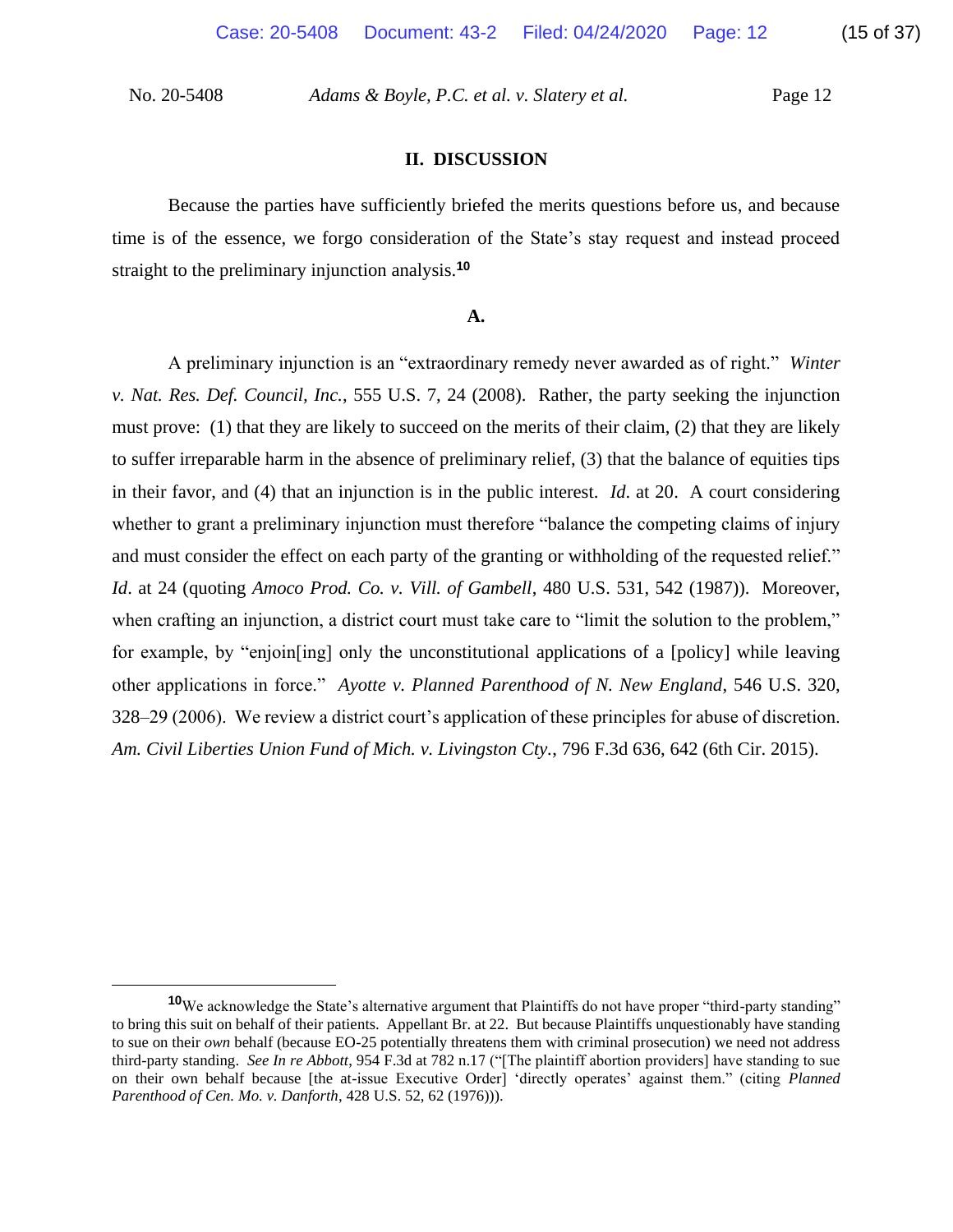**1.**

We begin by asking whether Plaintiffs have shown that they are likely to succeed on the merits of their constitutional claim. We conclude that they are.

In *Roe v. Wade*, 410 U.S. 113 (1973), the Supreme Court held that the provision of the Fourteenth Amendment establishing that no state "shall . . . deprive any person of life, liberty, or property, without due process of law," includes within it a substantive guarantee of reproductive liberty, that is, a promise that no state shall prevent a woman from terminating her pregnancy if she so chooses (subject to certain limitations, depending on the trimester of pregnancy). The Court then narrowed this right in *Planned Parenthood of Southeastern Pennsylvania v. Casey*, clarifying that states could ban abortion after "viability," *see supra* n.1, and could also regulate the practice of abortion before then, so long as those regulations did not impose an "undue burden," which the Court defined as a "provision of law" whose "purpose or effect [was] to place a substantial obstacle in the path of a woman seeking an abortion." 505 U.S. at 878. Still, the *Casey* court was careful to distinguish between regulation and prohibition, emphasizing that, "[r]egardless of whether exceptions are made for particular circumstances, a State may not prohibit any woman from making the ultimate decision to terminate her pregnancy before viability." *Id*. at 879.

*Casey*'s undue burden framework, and the accordant distinction between regulation and prohibition, has not always been easy to apply. *See, e.g.*, *Whole Woman's Health v. Hellerstedt*, 136 S. Ct. 2292, 2309–10 (2016) (discussing differing interpretations). But in the context of "time regulations" like the three-week measure at issue here, courts appear to have readily distinguished between the imposition of a short waiting period, *see, e.g.*, *Casey*, 505 U.S. at 885–86 (upholding state law requiring 24-hour waiting period prior to abortion); *Cincinnati Women's Servs., Inc. v. Taft*, 468 F.3d 361, 372–73 (6th Cir. 2006) (same), and the outright curtailment of the abortion right, *see, e.g.*, *Jackson Women's Health Org. v. Dobbs*, 945 F.3d 265 (5th Cir. 2019) (rejecting state law prohibiting abortions, with limited exceptions, after 15 weeks LMP); *McCormack v. Herzog*, 788 F.3d 1017 (9th Cir. 2015) (same, with respect to a law prohibiting abortions after 20 weeks LMP). And, notably, although *Casey* upheld a 24-hour waiting period, the Court described the question as "close[]," and noted that the potential of such a policy to prevent lowincome women from seeking an abortion at all was "troubling." 505 U.S. at 885–86.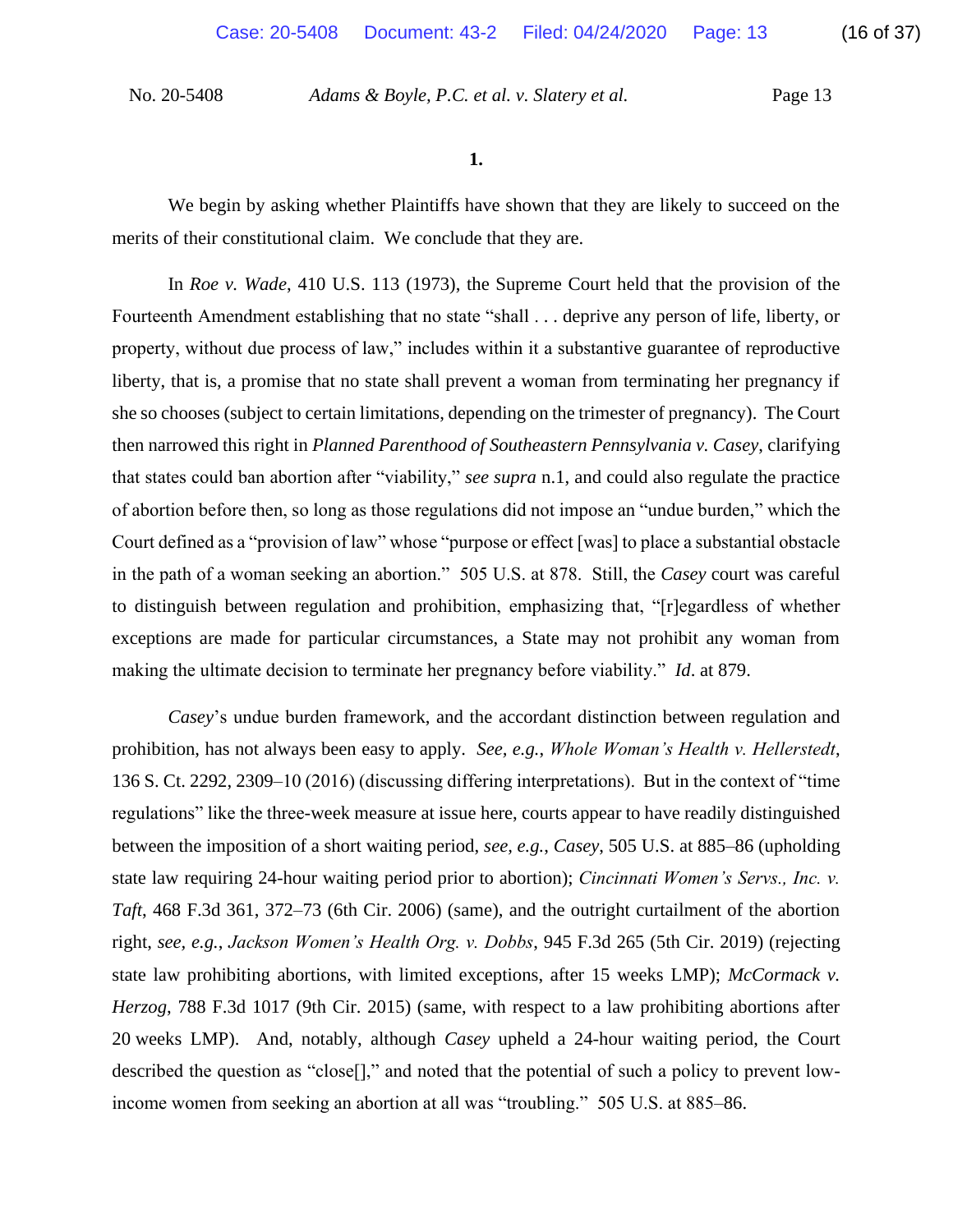Were there no public health crisis, then, the analysis would be relatively straightforward: by banning *all* procedural abortions for a *three-week* period—limited by only a vague, undefined exception for women who needed the abortion to avoid facing "serious adverse health consequences"—EO-25 placed "a substantial obstacle in the path of" Tennessee women attempting to obtain a procedural abortion during that time period, and thus constituted an undue burden. *Casey*, 505 U.S. at 878. Indeed, as the evidence presented in the district court elucidated, depending on the stage of a woman's pregnancy, EO-25 functioned not just as a "delaying regulation," the likes of which are generally reviewed under *Casey*'s undue burden standard, but also as an outright ban on pre-viability abortion, which would unquestionably be verboten under *Casey* and *Roe*. And if that weren't enough, the women affected by EO-25 (and the Plaintiff providers) do not know if EO-25 will even end on April 30, thus making the burden of "planning ahead"—a necessity for a time-sensitive procedure like abortion—all the more crushing. Suffice it to say, in normal times there is no way that a measure like EO-25 would pass constitutional muster.**<sup>11</sup>**

But, of course, we are not living in normal times; we are living in pandemic times. And so the State points us to *Jacobson v. Massachusetts*, 197 U.S. 11 (1905), a century-old case in which the Supreme Court held that a city faced with the risk of a viral outbreak could require all of its adult residents to be vaccinated against that virus. *See* Appellant Br. at 12 (contending that "*Jacobson* establishes the legal framework for judicial review of the State's exercise of its police power during public-health emergencies"). *Jacobson* is an important case, and it is unfortunate that the district court did not address it until it issued its order denying Tennessee's request for a stay. *See* R.252 at Page ID #6267–68 (analyzing *Jacobson* in denying stay). But we are not convinced that this matters because even if *Jacobson*'s more state-friendly standard of review is

**<sup>11</sup>**True, the Supreme Court has long permitted states to enact parental consent regulations, which can sometimes have the *effect* of delaying an abortion for a weeks-long period. *See, e.g.*, *Garza v. Hargan*, 874 F.3d 735, 755 (D.C. Cir. 2017) (en banc) (Kavanaugh, J., dissenting) (making this point). But to the extent parental consent laws have a delaying effect, that is for reasons *outside* a state's control. The permissibility of such regulations in no way suggests that the Supreme Court would countenance a *state-mandated* three-week delay period, at least in ordinary circumstances.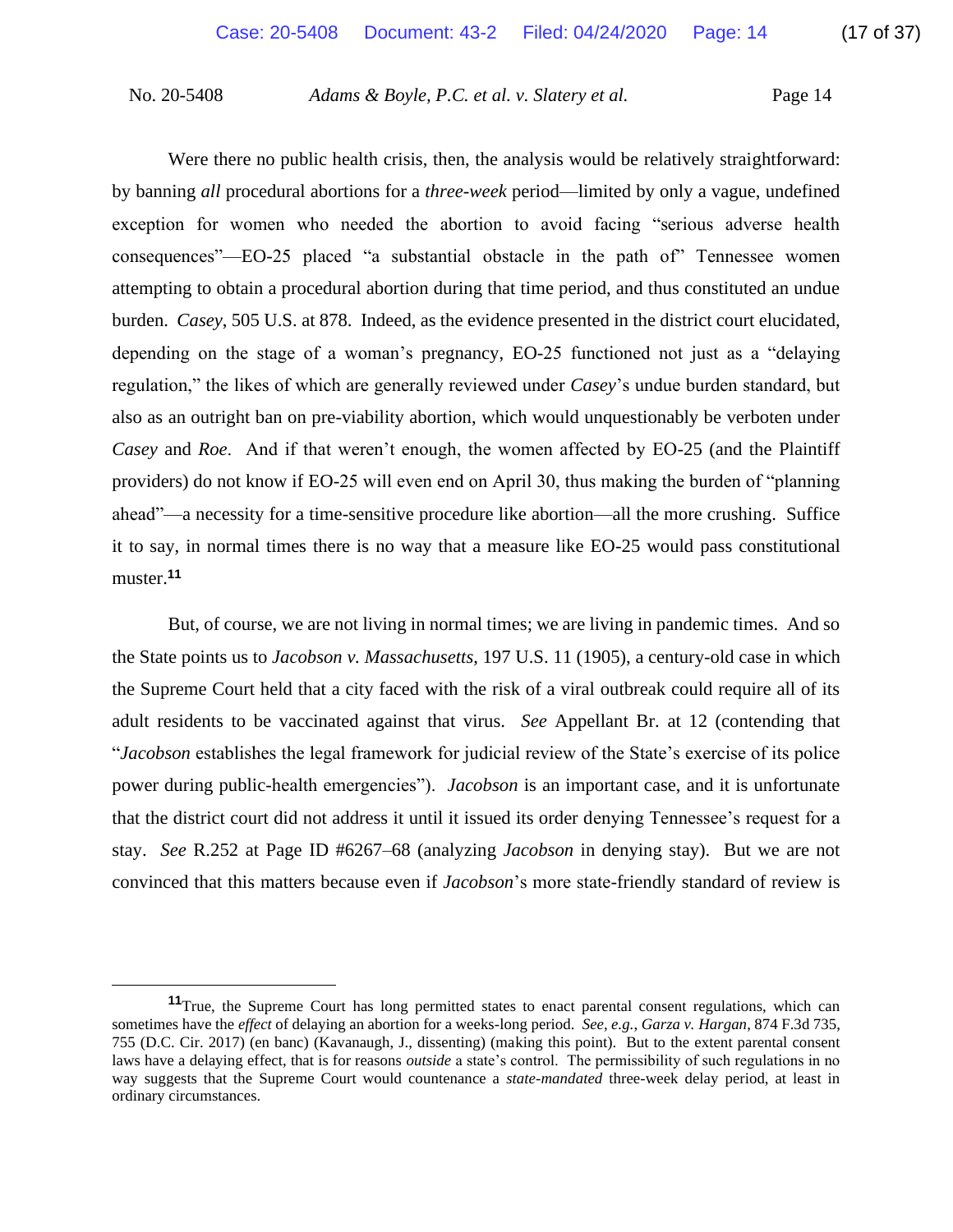the test we should be applying here—rather than the usual *Roe*/*Casey* standard—we still think that Plaintiffs are likely to succeed on the merits of their constitutional claim.

In *Jacobson*, the Supreme Court affirmed the imposition of a five-dollar criminal fine**<sup>12</sup>** on a Cambridge, Massachusetts resident who refused to comply with the city's mandatory vaccination regime, which Cambridge had enacted in response to a smallpox outbreak. The resident then appealed his conviction to the Supreme Court, arguing that the mandatory vaccination statute was unconstitutional. Although the Court acknowledged that the statute unquestionably impinged on the resident's individual autonomy, *cf. Guertin v. State*, 912 F.3d 907, 918–22 (6th Cir. 2019) (discussing the Fourteenth Amendment right to bodily integrity), the Court ultimately found that the statute was justified on public health grounds, and emphasized that the safety and importance of vaccines "[w]hile not accepted by all," were "accepted by the mass of the people, as well as by most members of the medical profession." 197 U.S. at 34 (citation omitted). And in explaining the standard of review courts should employ when confronted with such a public health measure, the Court held as follows:

If there is any such power in the judiciary to review legislative action in respect of a matter affecting the general welfare, it can only be when that which the legislature has done comes within the rule that, if a statute purporting to have been enacted to protect the public health, the public morals, or the public safety, has no *real or substantial relation* to those objects, *or is, beyond all question, a plain, palpable invasion of rights secured by the fundamental law*, it is the duty of the courts to so adjudge, and thereby give effect to the Constitution.

*Id*. at 31 (emphasis added).

Leave aside the myriad factual differences between this case and *Jacobson*—asking a person to get a vaccination, on penalty of a small fine, is a far cry from forcing a woman to carry an unwanted fetus against her will for weeks, much less all the way to term—and the challenge of reconciling century-old precedent with the Supreme Court's more recent constitutional jurisprudence. The bottom line is that, even accepting *Jacobson* at face value, it does not substantially alter our reasoning here. As of today, a woman's right to a pre-viability abortion is

**<sup>12</sup>**Approximately \$140, adjusted for inflation.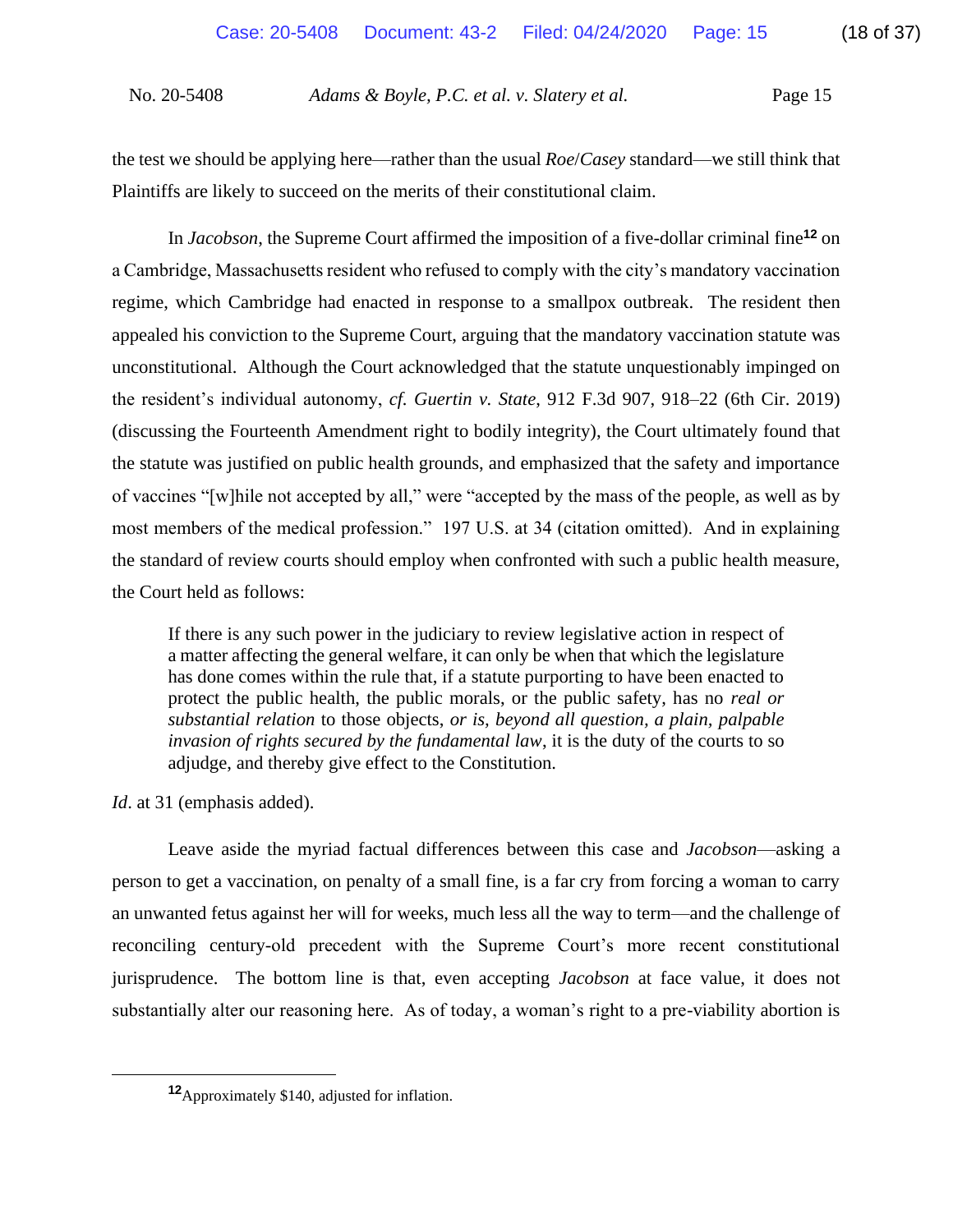a part of "the fundamental law." And, for the reasons set forth above, EO-25, at least in *some* applications—most notably, those that would prevent a woman from exercising her right in-state altogether, or would require her to undergo a more invasive and costlier procedure that she otherwise would have—constitutes "beyond question, a plain, palpable invasion of rights secured by [that] fundamental law."

More still, although mandatory vaccination clearly had a "real" and "substantial" relation to the state's public health goals in *Jacobson*—indeed, as the Supreme Court emphasized, the importance of vaccination was widely accepted by the medical community—it is much harder to discern that relation here, given the paltry amount of PPE saved, and limited amount of in-person contact avoided, by halting procedural abortions for a three-week period (not to mention the lack of expert medical opinion in support of the State's position). And although the State cites language in *Jacobson* stating, "[i]t is no part of the function of a court or a jury to determine which one of two [responses] [is] likely to be most effective for the protection of the public against disease," *id*. at 30—and suggests that this means we must defer uncritically to the State's *ipse dixit* that a threeweek bar on procedural abortions is necessary to save critical PPE and preclude risky interpersonal contact, *see supra* at 9—neither *Jacobson* in particular, nor Supreme Court abortion precedent in general, requires such abdication. *See, e.g.*, *Jacobson,* 197 U.S. at 34–38 (discussing the voluminous medical evidence in support of vaccination); *Hellerstedt*, 136 S. Ct. at 2310 (noting that uncritical deference to a legislature's factual findings regarding abortion is inappropriate).

The dissent disagrees with us on this last point, arguing that the State's three-week bar on procedural abortions *does* have a "real and substantial relationship to the current pandemic," and, indeed, that, if we don't allow that bar to go into effect, "doctors, nurses, and first responders will die . . . ." Dissent at 29, 31. But the dissent roots these bold assertions in nothing more than the State's say-so. The Center for Disease Control and Prevention ("CDC") webpage the dissent cites certainly does not support the State's position. That webpage simply recommends that U.S. healthcare facilities preserve PPE and cancel "elective and non-urgent procedures/appointments"; it says absolutely nothing about abortion. *Id*. at 29. And the State has never, at any point in this litigation, attempted to support its policy choice with expert or medical evidence. *See supra* at 10. This is unsurprising because, as far as we can tell, every serious medical or public health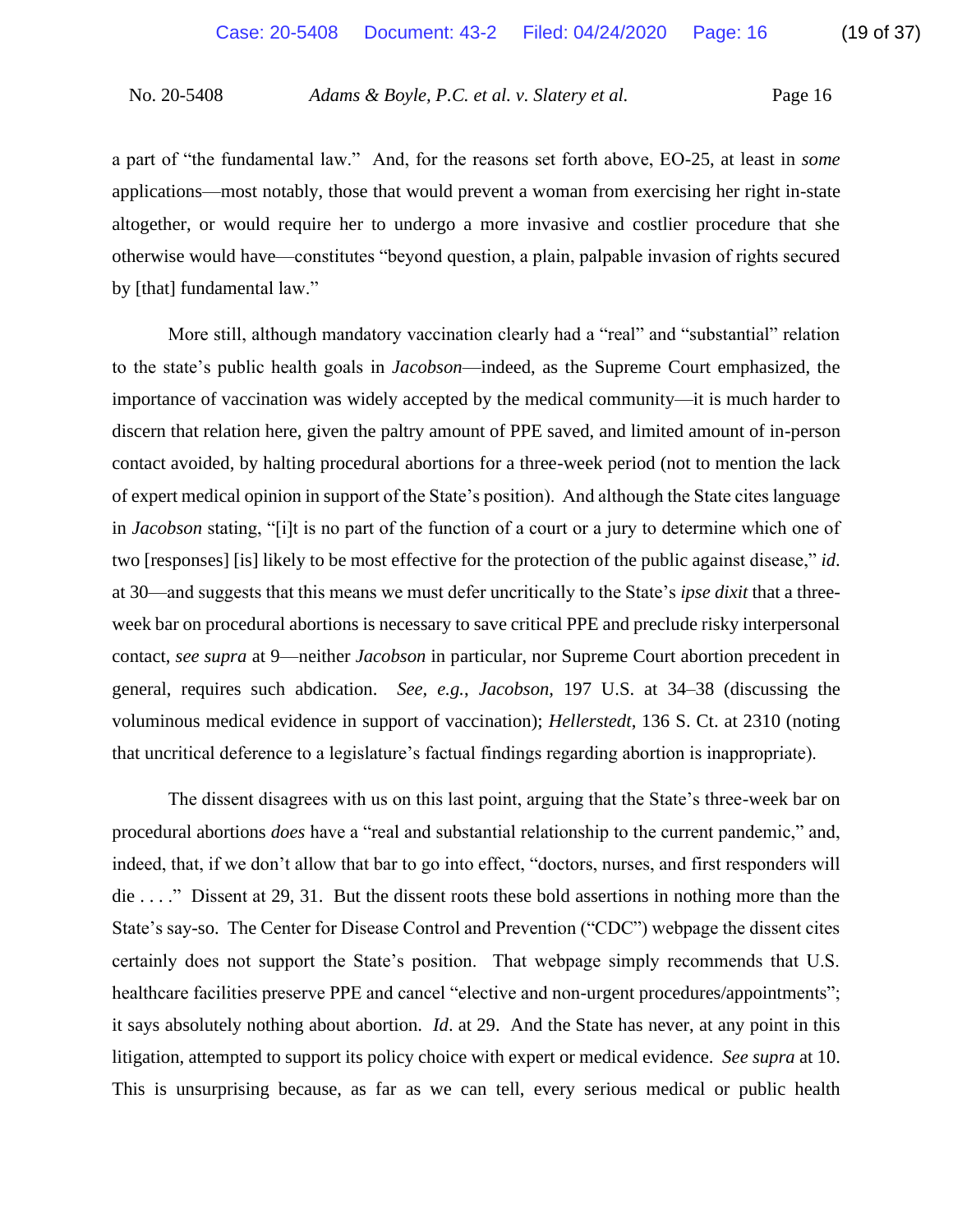organization to have considered the issue has said the opposite. *See, e.g.*, *supra* at 8 n.7 (citing statements signed by over a dozen leading medical organizations). So, in our view, the dissent's position is not so much deference as it is abdication.

Of course, we do not mean to suggest that abortion rights during a public health crisis are *identical* to abortion rights during normal times. If *Jacobson* teaches us anything, it is that context matters. And as noted in Section B, *infra*, we have tried to accommodate for that context here. What we will not countenance, however, is the notion that COVID-19 has somehow demoted *Roe*  and *Casey* to second-class rights, enforceable against only the most extreme and outlandish violations. Such a notion is incompatible not only with *Jacobson*, but also with American constitutional law writ large. *See generally, e.g.*, *Ex Parte Milligan*, 71 U.S. 2, 76 (1866) ("The Constitution of the United States is a law for rulers and people, equally in war and peace, and covers with the shield of its protection all classes of men, at all times, and under all circumstances.").

We conclude by acknowledging that orders analogous to EO-25 have generated a flood of litigation the past few weeks, and that judges across the country have reached differing conclusions as to the orders' legality. *Compare, e.g.*, *In re Rutledge*, No. 20-1791 (8th Cir. Apr. 22, 2020); *In re Abbott*, ---F.3d ---, 2020 WL 1911216 (5th Cir. Apr. 20, 2020); *In re Abbott*, 954 F.3d 772 (5th Cir. 2020), *with Robinson v. Attorney General*, --- F.3d ---, 2020 WL 1952370 (11th Cir. Apr. 23, 2020); *In re Abbott*, 2020 WL 1911216, at \*18–30 (Dennis, J., dissenting); *In re Rutledge*, No. 20- 1791, slip op. at 24 (Loken, J., dissenting); *South Wind Women's Ctr., LLC v. Stitt*, 2020 WL 1932900 (W.D. Okla. Apr. 20, 2020) (Goodwin, J.). Given the speed at which this issue is developing, we decline to address these other opinions in detail; suffice it to say, it is clear that there exists profound, but good faith, disagreement as to the constitutional questions involved. We will note, however, that the Texas executive order underlying the recent Fifth Circuit decision—a decision the State cites repeatedly in its brief here—is fundamentally different than EO-25. This is because the Texas order contains an important caveat permitting doctors to perform procedures that, in their clinical judgment, "would not deplete the hospital capacity or the [PPE] needed to cope with the COVID-19 disaster." *In re Abbott*, 954 F.3d at 780; *see also In re Abbott*, 2020 WL 1911216, at \*30 (Dennis, J., dissenting) (noting that the plaintiff abortion providers there had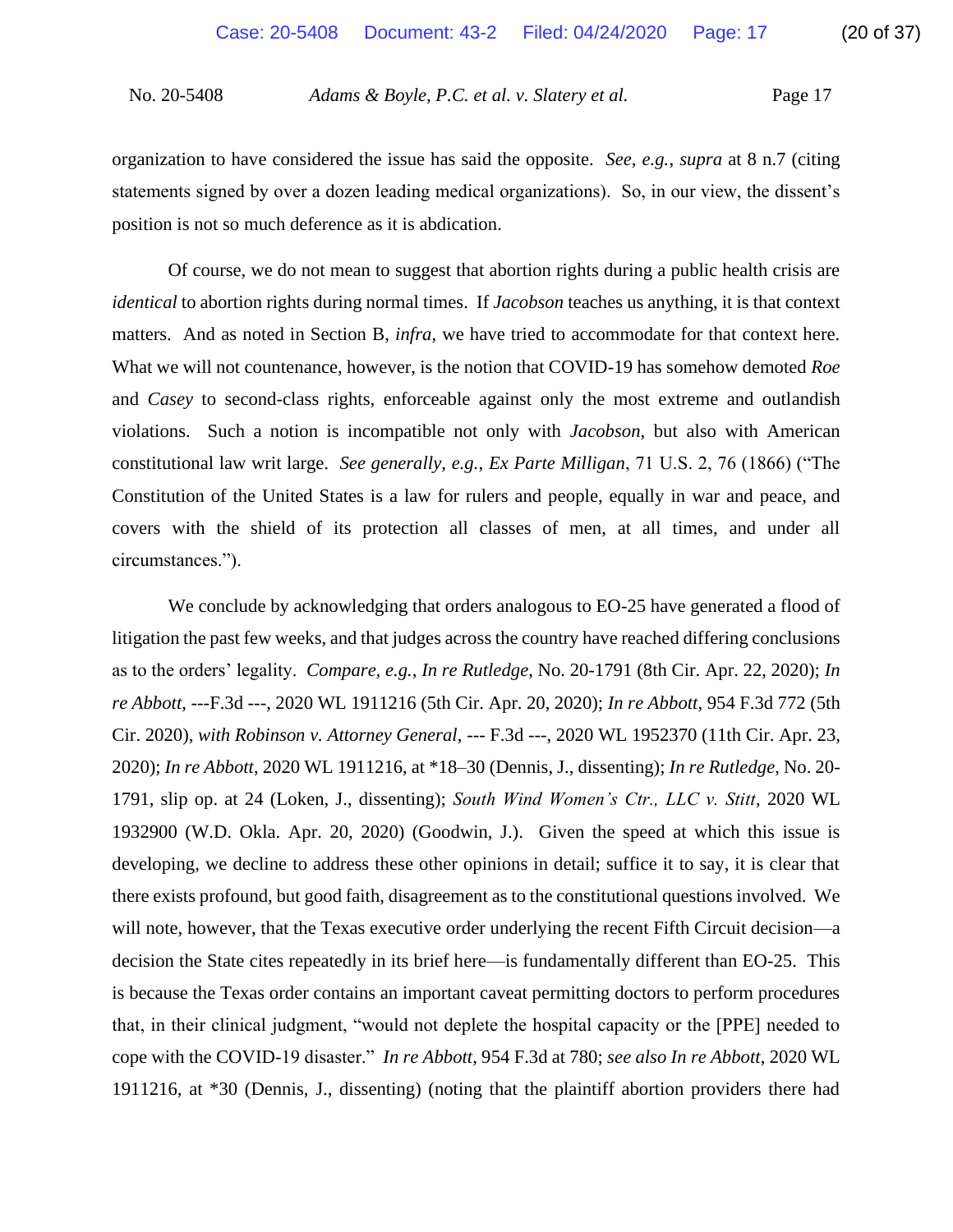"represented that all of their abortion care will fall" under this exception). EO-25, by contrast, contains no such caveat, other than the "serious adverse health consequences" exception mentioned above. But because a woman could plainly have her right to an abortion undermined without her suffering "serious adverse health consequences"—indeed, if a woman is forced to undergo an unwanted, but otherwise healthy, pregnancy as a result of EO-25 she would presumably fall outside the exception's scope—this narrow provision does not save EO-25's constitutionality.

In sum, Plaintiffs are likely to succeed on the merits of their constitutional claim.

## **2.**

We now address the remaining three preliminary injunction factors, in turn.

*Irreparable Harm*. This is not a case that can be remedied with money damages, or a posthoc apology. Rather, if Tennessee is allowed to enforce EO-25 in the sweeping manner that it desires, any woman in Tennessee who wishes to have a procedural abortion during the relevant time period stands at risk of losing her constitutional rights, or at least of incurring substantial physical, emotional, and financial harms en route to exercising those rights; this is especially so for the low-income women who disproportionately seek out abortions and who have been disproportionately harmed by the economic downturn generated in COVID-19's wake. And Plaintiffs are at risk of criminal prosecution if they attempt to help their patients exercise that right.**<sup>13</sup>**

**<sup>13</sup>**To be sure, as the State emphasized in the district court, and as the dissent hammers home here, Plaintiffs have not pointed to *specific* patients who would be irreparably harmed by EO-25. *But cf*. R.248-1 (Chism Aff.) (Page ID #6168–72) (affidavit filed after the district court issued its injunction, in which a Knoxville woman who was 13 weeks LMP at the time EO-25 went into effect explained how she risked losing her ability to obtain *any* abortion in Tennessee as a result of the Order). But given the rapid timeline under which Plaintiffs were operating, and the obvious reality that any Tennessee woman who would like to have a procedural abortion during the month of April would be impacted by EO-25, we can forgive Plaintiffs for not being hyper-specific. And, in any event, Plaintiffs provided evidence that hundreds of women in any given month seek procedural abortions because they are past the point where medication abortion is an option, and that they (Plaintiffs) had to cancel specific procedural abortion appointments because of EO-25, including some where the woman was literally at the clinic. *See supra* at 3–4, 5–6. All of this is to say, there is no reason to think that, in April 2020, Tennessee women suddenly stopped deciding to have procedural abortions. Moreover, as Plaintiffs' amici make clear, the medical risks at stake are anything but speculative. *See, e.g.*, Br. of Am. Public Health Ass'n at 2–7.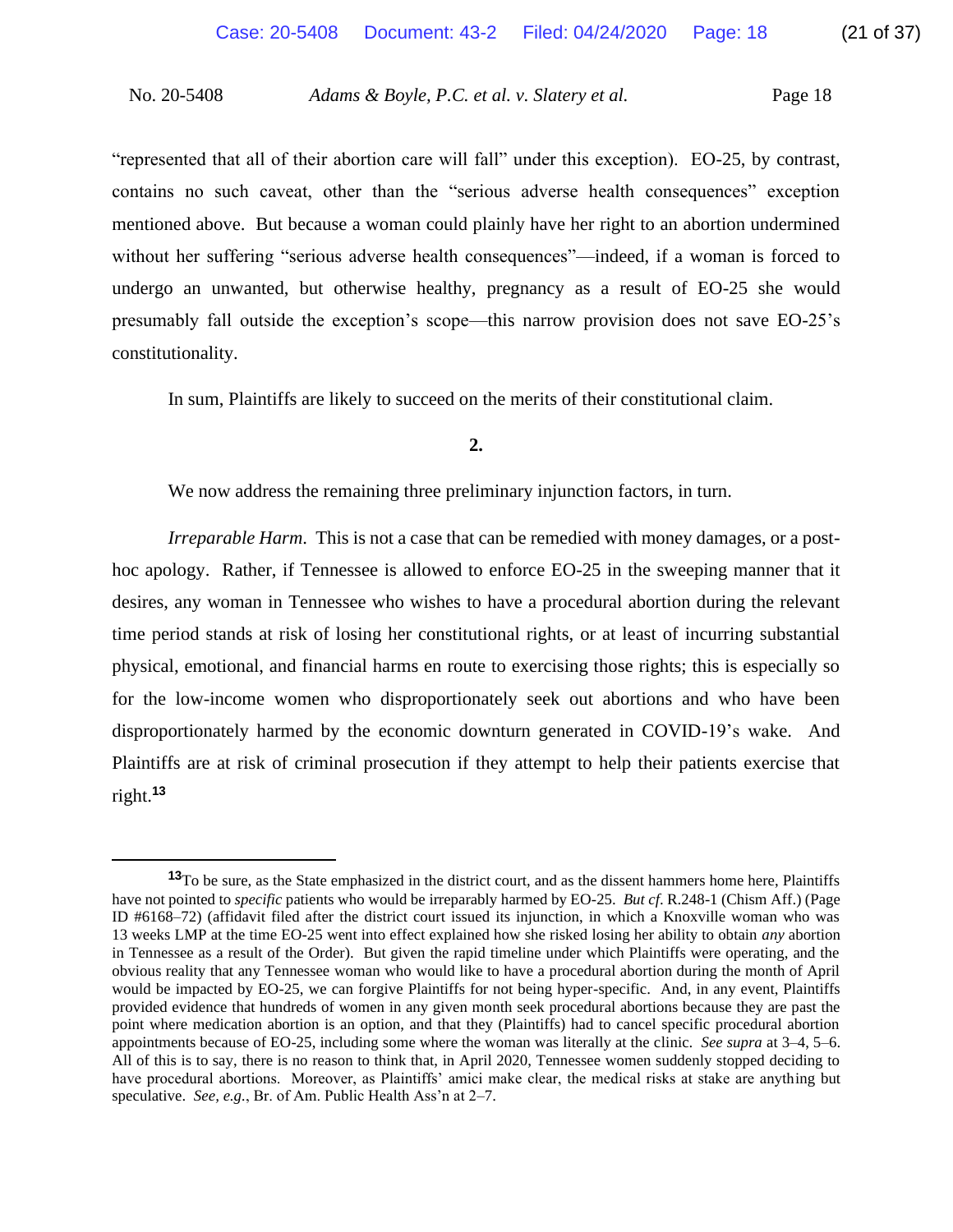*Balance of Harms*. That Plaintiffs have pointed to concrete threats to constitutional liberty and bodily autonomy does not guarantee them an injunction, of course. Rather, we must "balance the *competing* claims of injury and must consider the effect on *each* party of the granting or withholding of the requested relief." *Winter*, 555 U.S. at 24 (emphasis added) (quoting *Amoco*, 480 U.S. at 542). Here, though, we find the "competing claims of injury" cited by the State to be speculative and abstract; they do not outweigh the tangible harms EO-25 risks wrecking on Plaintiffs and their patients.

Most potently, the State raises the specter of further COVID-19 contamination—and the accordant risk of yet more Tennesseans dying from the disease—saying that such harms are "certain to occur" if procedural abortions are allowed to take place. Appellant's Br. at 24; *see also* R.240 (Defs.' Opp. Br.) (Page ID #6019–20) ("Every procedure that is postponed, and every item of PPE that is preserved, furthers the State's compelling interests in halting the spread of COVID-19 and ensuring our healthcare system is equipped to treat—and prevent the death of—those who are infected."). We cannot gainsay the threat posed by COVID-19; as we stated at the outset of the opinion, these are extraordinary times calling for extraordinary measures. But, with respect to *just* those procedural abortions affected by the district court's injunction (as modified below), the State's proffered harm is purely speculative. As the district court noted, the State presented "no evidence that any appreciable amount of PPE would actually be preserved if EO-25 is applied to procedural abortions," and the State has not remedied that shortcoming on appeal. *Adams & Boyle, P.C.*, 2020 WL 1905147, at \*6; *see also supra* at 16–17 (further discussing the lack of medical evidence in support of the State's position).

In response, the State suggests that if we permit this one exemption, surely the jointreplacement surgeons, the cataract-removal specialists, and every other medical provider affected by EO-25's bar on elective procedures will follow, with similar "minimal impact" arguments in tow. *Cf. Pre-Term Cleveland v. Attorney General of Ohio*, 2020 WL 1673310, at \*4 (6th Cir. Apr. 6, 2020) (Bush, J., concurring) (deeming this "a serious free rider" problem). But this contention fails to appreciate that abortion is fundamentally different than a hip replacement or a cataract removal: not only is abortion entitled to explicit constitutional protection, but also, as the district court appropriately recognized, it is a uniquely "time-sensitive procedure," both as a biological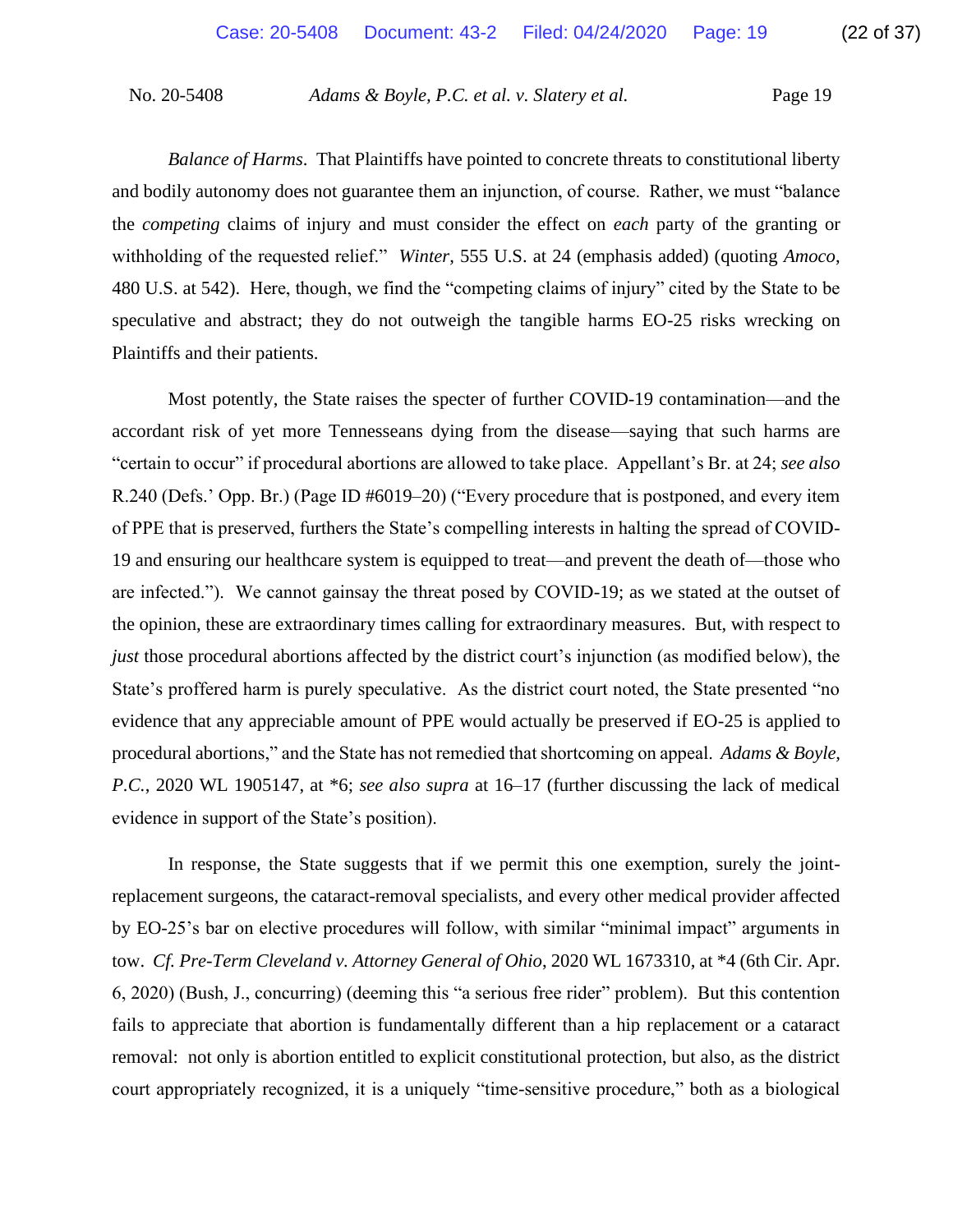matter and a regulatory matter. *Adams & Boyle, P.C.*, 2020 WL 1905147, at \*6. After all, how many other elective procedures have mandatory 48-hour waiting periods beforehand, and are available in only four cities state-wide? So if there is a slippery slope here, we fail to see it.

Tennessee also emphasizes that a state's "sovereignty is irreparably harmed anytime action taken by its democratically elected leaders is enjoined," and argues that we should take account of that harm here. Appellant Br. at 24 (citing *Abbott v. Perez*, 138 S. Ct. 2305, 2324 (2018)). But as we stressed at the outset of this opinion, we *have* taken that harm into account. And, in the particular circumstances of this case, we find that the affront the Governor of Tennessee will suffer from having one small part of a limited-duration executive order enjoined (which itself is just one piece of a much more comprehensive state policy) is far outweighed by the harm the individual Tennessee women affected by that order will suffer if it is given full effect.

*The Public Interest*. We need not say much on this point. As the district court correctly observed, "it is always in the public interest to prevent violation of a party's constitutional rights." *Deja Vu of Nashville, Inc. v. Metro Gov't of Nashville & Davidson Cty., Tenn.*, 274 F.3d 377, 400 (6th Cir. 2001) (quoting *G & V Lounge, Inc. v. Mich. Liquor Control Comm'n*, 23 F.3d 1071, 1079 (6th Cir. 1994)).

\* \* \*

For these reasons, the district court did not abuse its discretion in granting a preliminary injunction.

#### **B.**

This leaves one final matter: the scope of the district court's injunction. As noted above, the district court's order is just one sentence long: "Defendants are hereby immediately enjoined from enforcing EO-25 as applied to procedural abortions." The State argues that this perfunctory order is overbroad, and that the district court failed to "tailor its injunctive relief" to the burdensome situations actually identified by Plaintiffs. Appellant Br. at 21; *compare with, e.g.*, *Robinson*, 2020 WL 1952370, at \*8 (in the course of denying state's request for a stay on appeal,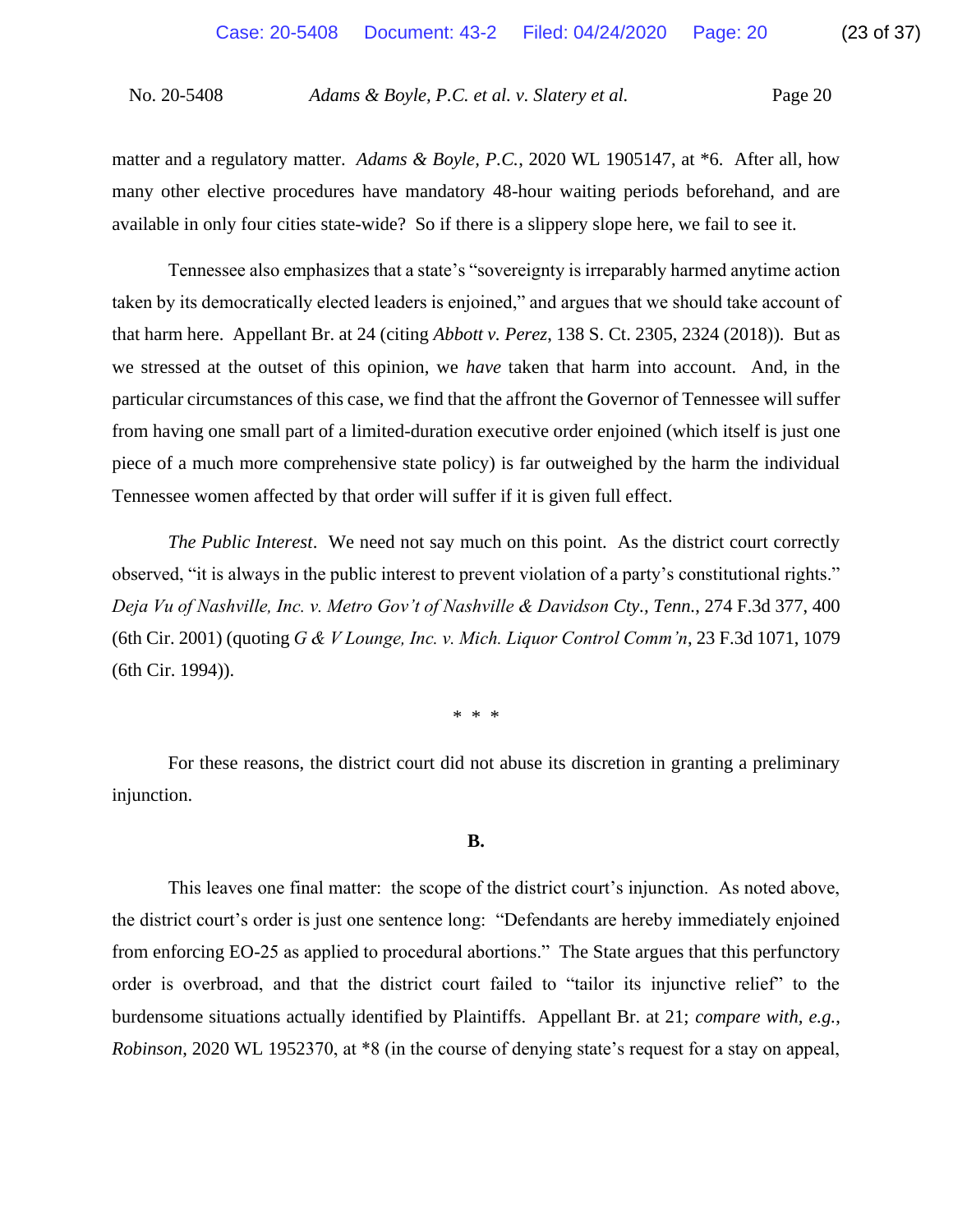citing with approval the district court's "narrowly tailored" preliminary injunction); *cf. Pre-Term Cleveland*, 2020 WL 1673310, at \*1 (similar conclusion, in TRO context).

On this point, we agree with the State. As explained earlier, because a preliminary injunction is an extraordinary remedy, a district court must be careful to "limit the solution to the problem." *Ayotte*, 546 U.S. at 328–29. And, here, the undue burden problem identified by Plaintiffs encompassed three classes of patients, which Plaintiffs helpfully identified in their district court brief seeking injunctive relief:

- (1) patients who, in the good faith professional judgment of the provider, will likely lose their ability to obtain an abortion in Tennessee if their procedures are delayed until after April 30, 2020;
- (2) patients who, in the good faith professional judgment of the provider, will likely be forced to undergo a lengthier and more complex abortion procedure, which is only available at two clinics in Nashville and Memphis, if their procedures are delayed until after April 30, 2020; [and]
- (3) patients who, in the good faith professional judgment of the provider, will likely be forced to undergo a two-day procedure—which is only available at two clinics in Nashville and Memphis, and which requires at least three separate visits to the provider—if their procedures are delayed until April 30, 2020.

R.232 (Pls.' Preliminary Inj. Br.) (Page ID #5783).

Consequently, we direct the district court to modify its injunction so that it enjoins the State from enforcing EO-25 against Plaintiffs to the extent they provide procedural abortions to these three categories of patients. And, to be clear, this second category of patients includes women who, in the good faith professional judgment of the provider, will likely be forced to undergo a D&E procedure instead of an aspiration procedure if their procedures are delayed until after April 30, 2020.

To the extent that Plaintiffs work with patients who can safely delay their procedural abortions past EO-25's April 30 expiration date, in a manner commensurate with the aforementioned criteria, however, Plaintiffs must comply with EO-25 and delay those particular procedures. To rule otherwise would be to grant Plaintiffs a wholesale exemption from the public health dictates of EO-25, which, per our earlier discussion, *Jacobson* cautions against.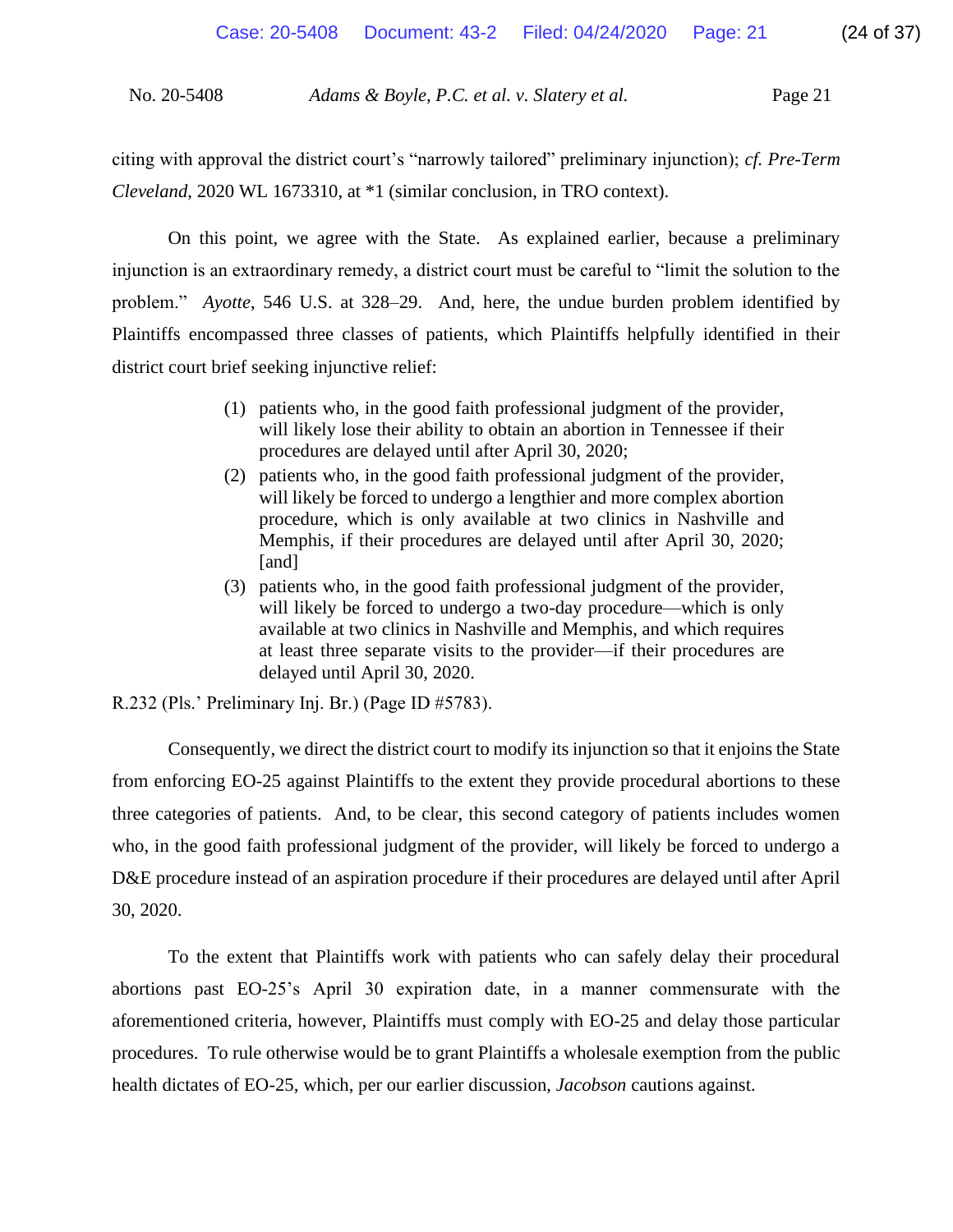# **III. CONCLUSION**

For these reasons, we **AFFIRM** the district court order issuing a preliminary injunction but direct the district court to **MODIFY** the preliminary injunction in the manner set forth above. We leave it to the district court to address any further developments in the first instance.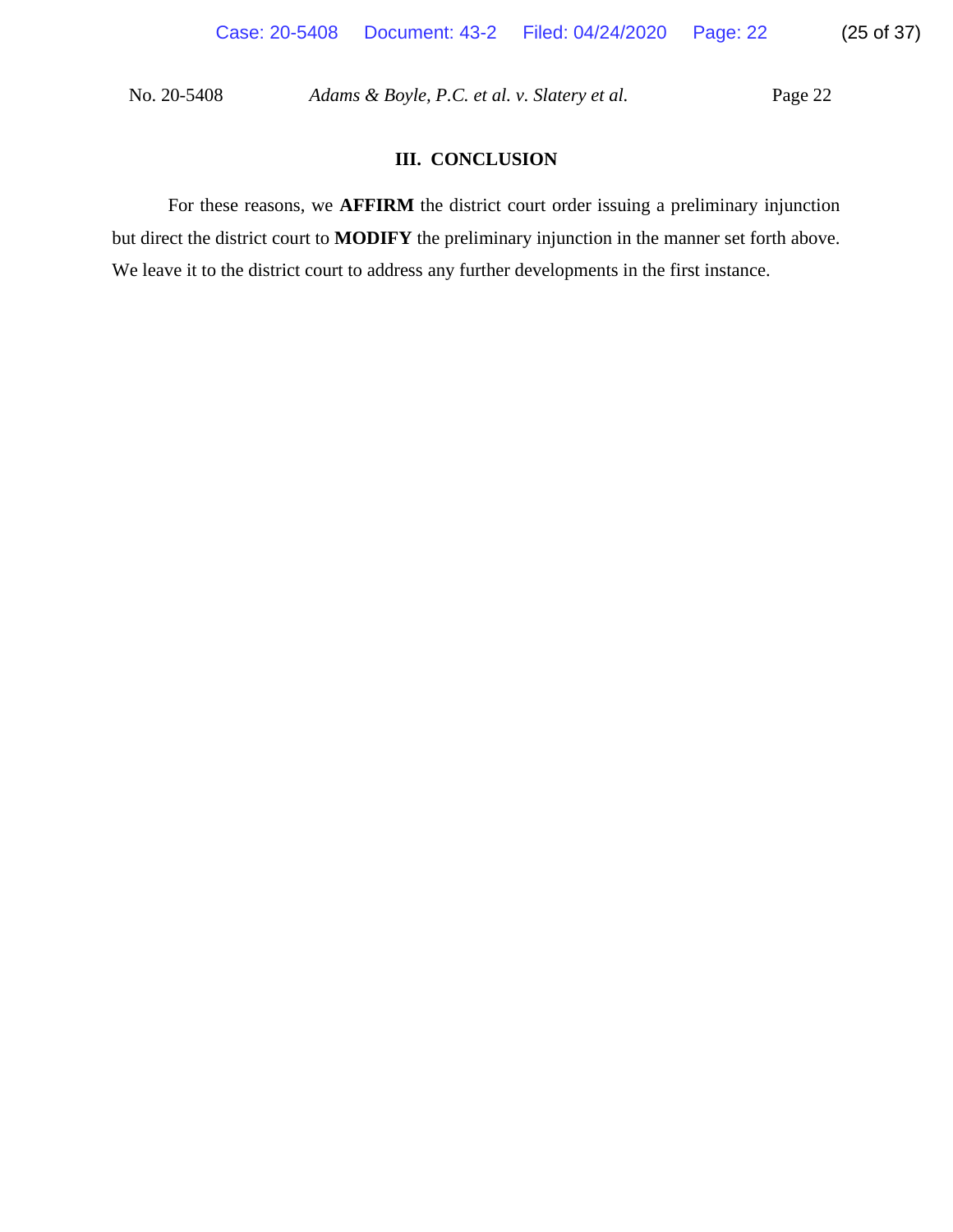# **DISSENT** \_\_\_\_\_\_\_\_\_\_\_\_\_\_\_\_\_

\_\_\_\_\_\_\_\_\_\_\_\_\_\_\_\_\_

THAPAR, Circuit Judge, dissenting. Even in ordinary times, the district court's injunction in this case would be deeply flawed. But these are no ordinary times. In the midst of a once-in-acentury pandemic, the district court broadly enjoined the State of Tennessee from enforcing a measure at the heart of the State's response. In doing so, the court committed numerous legal errors, made hardly any factual findings, issued an overly broad injunction, and brazenly substituted its own policy views for those of the elected officials who are actually fighting the pandemic. All because the district court thought that a three-week delay for certain abortions might prevent *some unidentified person* from having an abortion. Most cases of judicial aggrandizement have costs. But in few are the potential costs so great. I would reverse.

### I.

Two weeks ago, the Governor of Tennessee issued an executive order—based on guidance from various medical organizations—in response to the COVID-19 pandemic. The Governor's order explains the critical importance of conserving what's known as "personal protective equipment" (*e.g.*, face masks, gloves, protective clothing) and therefore directs "[a]ll healthcare professionals and healthcare facilities" in the State to "postpone surgical and invasive procedures that are elective and non-urgent." The order defines "elective and non-urgent" procedures as those that "are not required to provide life sustaining treatment, to prevent death or risk of substantial impairment of a major bodily function, or to prevent rapid deterioration or serious adverse consequences to a patient's physical condition if the surgical or invasive procedure is not performed, as reasonably determined by a licensed medical provider." The order will expire just after midnight on April 30, 2020—less than six days from now and exactly three weeks after it took effect.

Within days of the Governor's announcement, the plaintiffs in this case—abortion providers in Tennessee—moved to "supplement" a five-year old complaint (six months after trial) to seek a temporary restraining order or preliminary injunction. The plaintiffs argued that the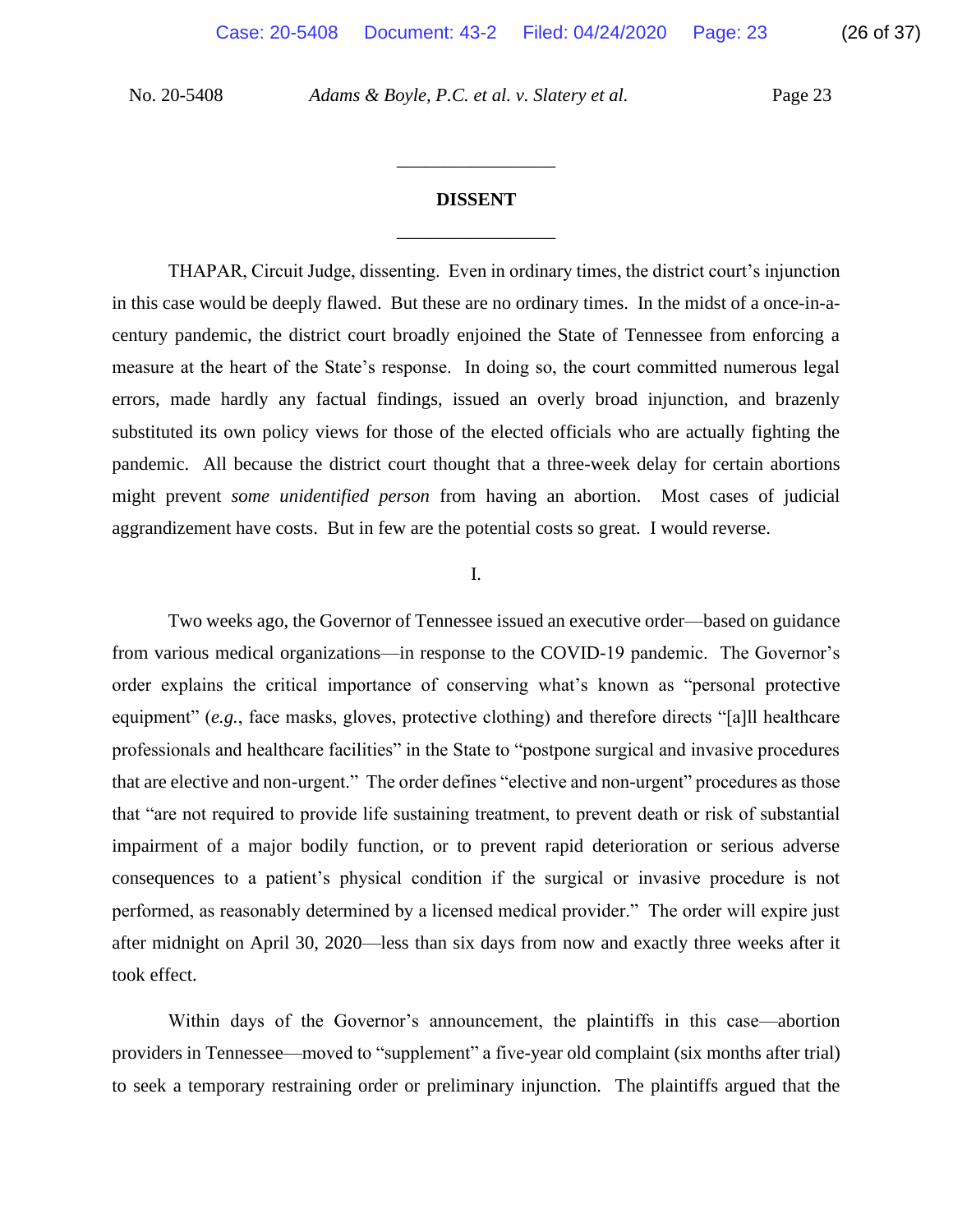executive order prohibits most "surgical abortions" in the state and thus will prevent their clients from obtaining an abortion.

A mere four days later, the district court granted the motion to supplement and entered a preliminary injunction, enjoining the enforcement of the executive order as to *all*surgical abortions in Tennessee. The court's analysis of why the plaintiffs were likely to succeed on the merits consisted of two paragraphs. The State then appealed. (Despite the breadth of its ruling, the district court recently denied a stay pending appeal.)

II.

The State now asks us to stay the district court's decision pending appeal and ultimately to reverse the preliminary injunction. Both requests involve the same basic factors: (1) who is likely to prevail on the merits; (2) whether the moving party is likely to suffer irreparable harm in the interim; (3) what is the balance of harms; and (4) where does the public interest lie. *See Fowler v. Benson*, 924 F.3d 247, 256 (6th Cir. 2019); *Serv. Emps. Int'l Union Local 1 v. Husted*, 698 F.3d 341, 343 (6th Cir. 2012) (per curiam). The plaintiffs' failure to show a likelihood of success on the merits would itself warrant reversal. *See, e.g.*, *Fowler*, 924 F.3d at 259–60. But the other factors counsel the same outcome. And *even if* the district court was correct to grant a preliminary injunction (it was not), these same factors show that the injunction was much broader than permitted under the law.

*Success on the Merits.* Start with the plaintiffs' likelihood of success on the merits. The basic question is whether the executive order places an "undue burden" on a woman's ability to have an abortion. *Planned Parenthood of Se. Pa. v. Casey*, 505 U.S. 833, 874 (1992). As the modifier "undue" suggests, not just any "incidental effect . . . making it more difficult or more expensive" to have an abortion will do. *Id.* Rather, the state regulation must create a "substantial obstacle" for women seeking an abortion. *Id.* at 877. But importantly, we do not consider any burden in isolation. Instead, we must consider "the burdens a law imposes on abortion access *together* with the benefits those laws confer" and then "weigh[] the asserted benefits against the burdens." *Whole Woman's Health v. Hellerstedt*, 136 S. Ct. 2292, 2309, 2310 (2016) (emphasis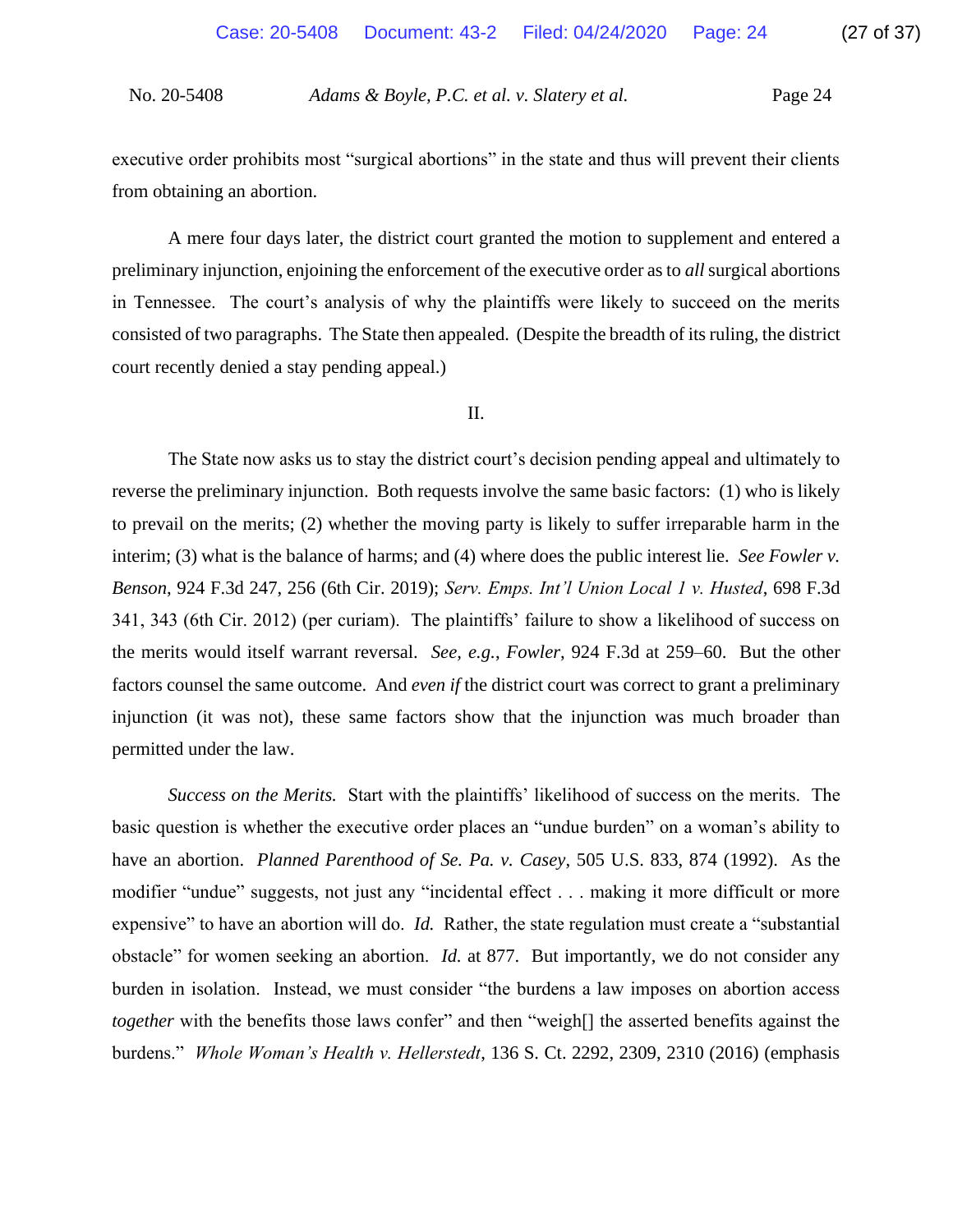added). In short, the plaintiffs must show that the order imposes a burden and that this burden outweighs the order's asserted benefits.

Given this framework, the district court committed two fundamental errors. First, it failed to make the necessary factual findings to show that the executive order imposes a burden on anyone's rights. Second, the court failed even to acknowledge the benefits of the executive order and thus necessarily failed to balance its speculative burden against these benefits. Either error would warrant reversal. Together, they certainly do.

Begin with the burden. The district court failed to make specific findings about whether the executive order creates a "substantial obstacle" for women seeking an abortion. *See Casey*, 505 U.S. at 874. At most, the district court pointed out that the executive order will *delay* certain abortions for three weeks. But that doesn't take the plaintiffs very far. Both the Supreme Court and our court have upheld laws that have the effect of delaying abortions for days or even weeks. *See, e.g.*, *Ohio v. Akron Ctr. for Reprod. Health*, 497 U.S. 502, 514 (1990) (up to three-week delay); *Cincinnati Women's Servs., Inc. v. Taft*, 468 F.3d 361, 366, 372–74 (6th Cir. 2006) (up to two-week delay). Indeed, for the last forty years, the Supreme Court has "repeatedly upheld a wide variety of abortion regulations that entail some delay in the abortion." *Garza v. Hargan*, 874 F.3d 735, 755–56 (D.C. Cir. 2017) (en banc) (Kavanaugh, J., dissenting) (collecting cases). The district court failed to grapple with any of these precedents. Its silence speaks volumes.

(For its part, the majority tries to distinguish these cases by saying those delays were outside the state's control. It doesn't offer any support for this distinction. But more importantly, the distinction seems to assume that a once-in-a-century pandemic *is* within a state's control.)

To be clear, the district court enjoined a version of the order that didn't exist. It acted as if the State had banned most pre-viability abortions. But that's just not the case. Tennessee law generally allows women to seek an abortion until the twentieth week of their pregnancy. *See* Tenn. Code Ann. §§ 39-15-211, -212. So any woman who was less than seventeen-weeks pregnant when the order went into effect would still have time to seek an abortion after the order expires.

The plaintiffs speculate that there *might* be women out there who were more than seventeen-weeks pregnant when the order was issued and who will now be unable to obtain an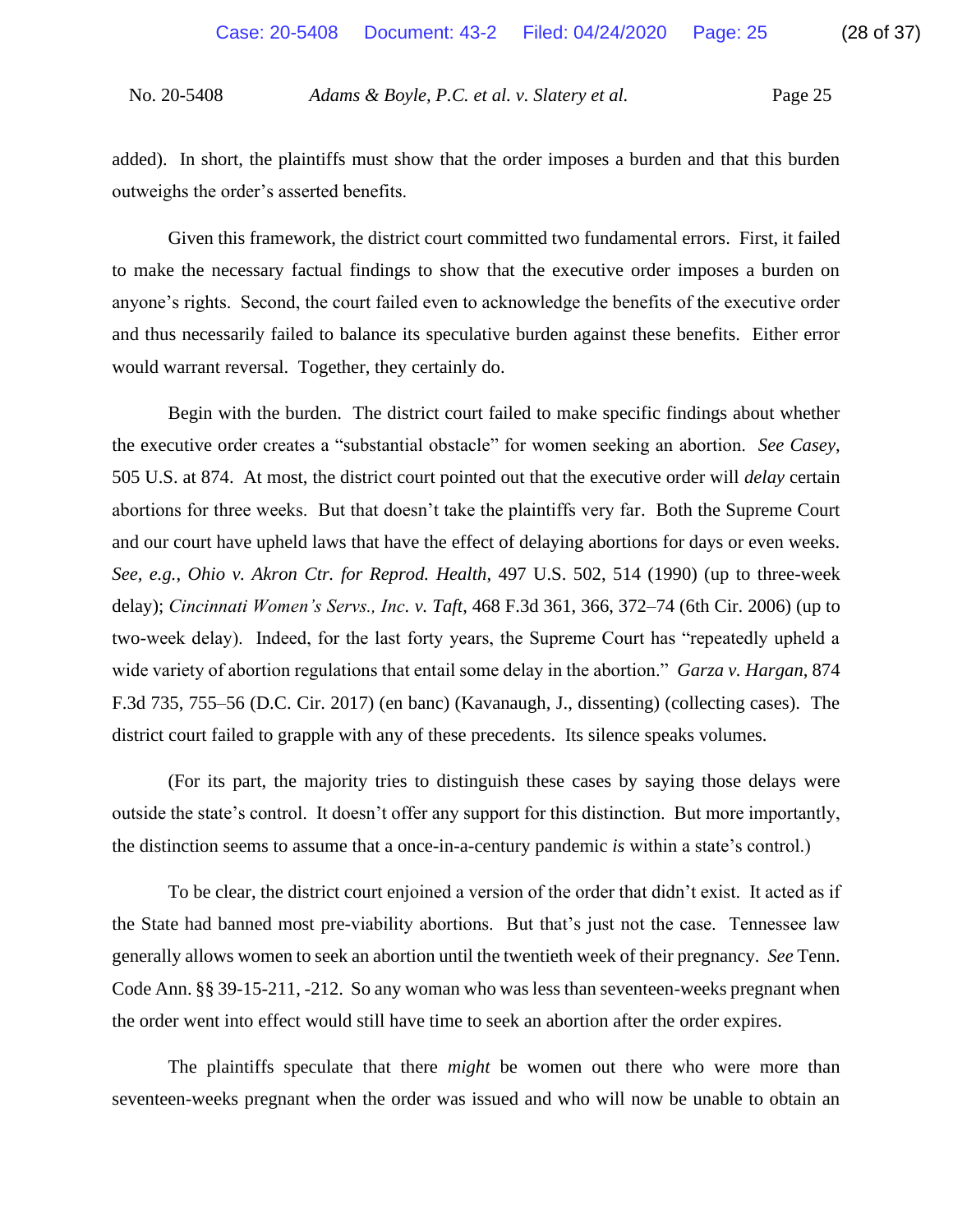abortion in Tennessee. (Or who otherwise would be unable to obtain an abortion for some reason.) But speculation usually doesn't count for much. *See, e.g.*, *Mazurek v. Armstrong*, 520 U.S. 968, 972–74 (1997) (per curiam). And there's no reason it should have counted for so much here. Make no mistake—the burden was on *the plaintiffs* to bring forward concrete evidence (1) that such women exist, (2) that they want an abortion, and (3) that they would be unable to obtain one. *See Winter v. Nat. Res. Def. Council, Inc.*, 555 U.S. 7, 20 (2008).The majority claims a snippet of evidence supports this concern—an affidavit that vaguely states that "some patients" will be prevented from obtaining an abortion under the executive order. R. 232-5, Pg. ID 5887. But the district court didn't make any factual findings on this front. Nor do the plaintiffs even cite this evidence on appeal.

Not only that. No one—not the plaintiffs, not the district court, not even the majority has made any effort to quantify how this hypothetical pool of women relates to the broader pool of women affected by the order—as binding precedent requires. *See Gonzales v. Carhart*, 550 U.S. 124, 167–68 (2007); *Cincinnati Women's Servs.*, 468 F.3d at 367–68 (explaining that courts must consider whether a restriction will operate as a "substantial obstacle" in "a large fraction of the cases in which the abortion restriction is relevant" (cleaned up)). In fact, the State points out that the vast majority of abortions in Tennessee occur before the seventeenth week of pregnancy. The plaintiffs haven't offered any evidence in response. So even if speculation were the stuff of winning legal claims, plaintiffs still haven't made the proper showing.

But we aren't even done with speculation. The plaintiffs (and now the majority) say that the Governor of Tennessee *might* extend the executive order beyond the current three-week period. This is a smart move—it makes a short, finite burden look like an indefinite one, exaggerating its severity. The problem is that the Governor hasn't said he will impose *any* restrictions on medical procedures after April 30, which is when the order in this case expires. If the Governor issues a *new* order limiting surgeries beyond that date, it is *possible* that he will extend the existing restrictions—but it is just as likely that the new order will contain a different and perhaps more tailored set of restrictions. The majority simply assumes it will be the former. Based on what? The plaintiffs and majority point to a statement by the Surgeon General *of the United States* about extending certain public-health measures. But in this country, federal officials don't speak on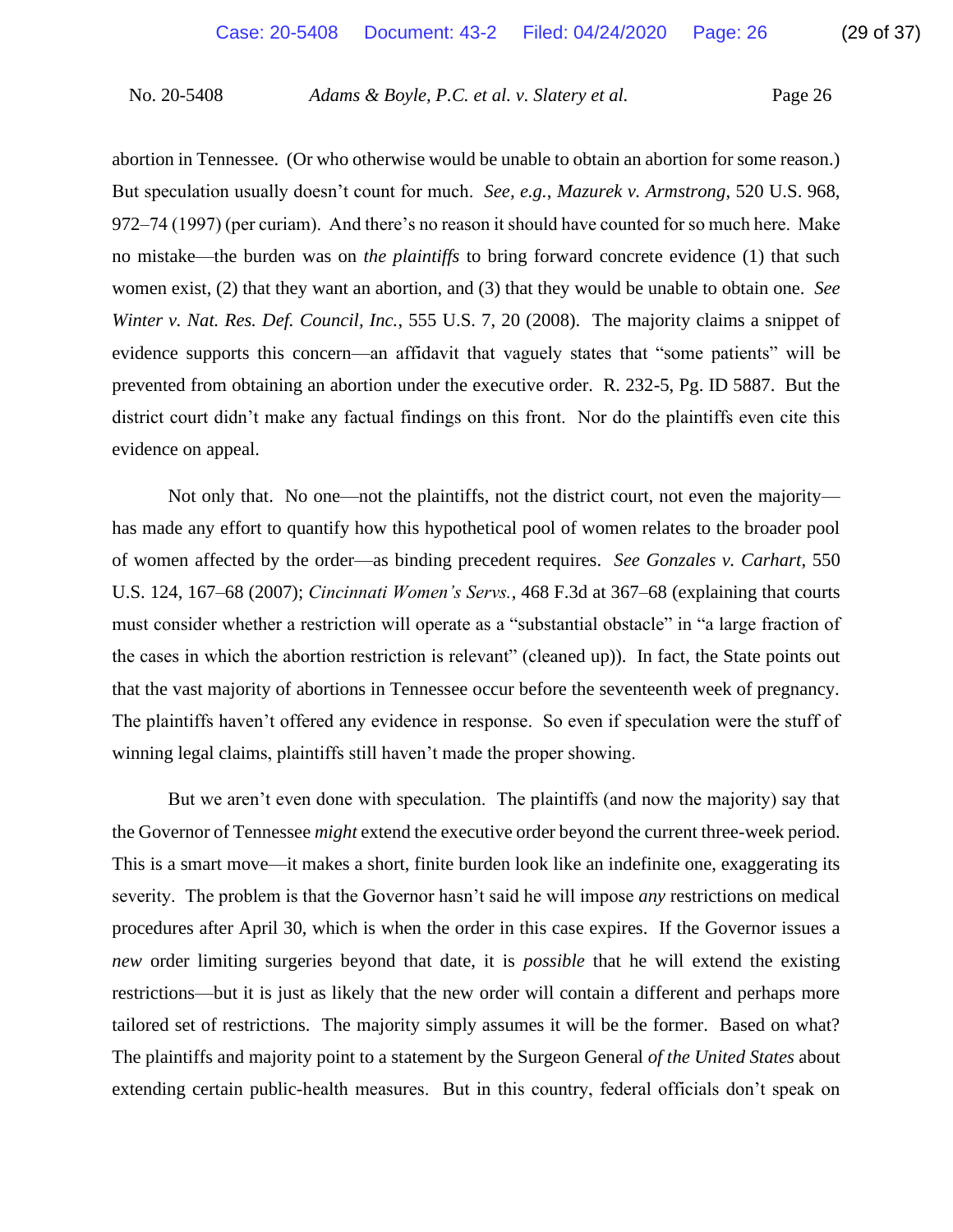behalf of state leaders. And again, the plaintiffs haven't pointed to any evidence about what the Governor *of Tennessee* will do. As the crisis facing our country continues to develop, so too will government responses. And those who have problems with those responses must wait until actual and imminent harms arise. *See, e.g.*, *D.T. v. Sumner Cty. Schs.*, 942 F.3d 324, 327 (6th Cir. 2019). Federal courts are not in the business of issuing advisory opinions, let alone advisory injunctions.

All that is reason enough to reverse. But the district court also committed another fundamental error: it entirely failed to balance these purported burdens against the executive order's benefits. *See Whole Woman's Health*, 136 S. Ct. at 2309. The court didn't even mention the benefits of the order in its "undue burden" analysis. That flatly contradicts Supreme Court precedent, which "requires that courts consider the burdens a law imposes on abortion access together with the benefits those laws confer." *Id.* Count that as another error warranting reversal.

Perhaps the district court didn't perform this balance because it *couldn't* do so. How does one balance a harm to some unspecified number of people? The district court didn't tell us and the majority doesn't either.

One could stop there. But in fact, Tennessee's interests in protecting its citizens from the pandemic cannot be overstated. All agree that these are far from ordinary times. Over the past few weeks, our entire nation has come together to combat a generation-defining crisis. Many have done so at great personal sacrifice.

In Tennessee, as in so many other states, the Governor has taken extraordinary steps to fight the pandemic. He declared a state of emergency, required all residents to remain at home except in limited circumstances, and ordered the closure of most businesses. As part of that effort, he also signed the generally applicable order at issue here. The Governor's order allowed the state to conserve valuable personal protective equipment for those fighting the coronavirus. The order protects those who have undertaken perhaps the greatest personal sacrifice in protecting the citizens of Tennessee. There's no reason to doubt that the Governor took these measures because "the safety of the general public" demanded it. *Jacobson v. Commonwealth of Massachusetts*, 197 U.S. 11, 29 (1905).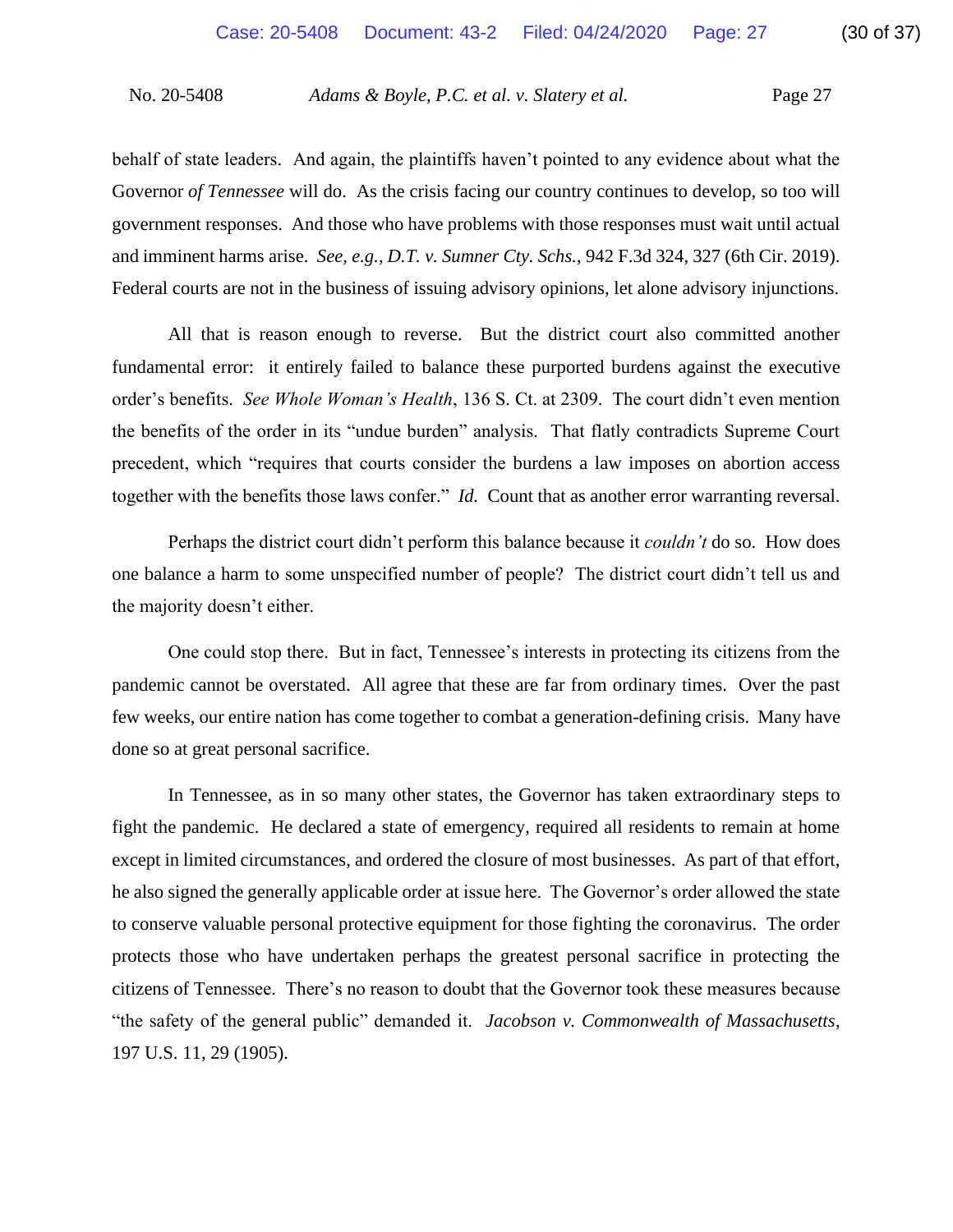Our law has long-protected just these types of decisions from judicial interference based on purported violations of substantive due process. In times of emergency, elected officials need room to do what they were elected to do—to govern. Sometimes their actions will incidentally impact a person's liberty interests. But the Supreme Court has upheld such actions anyway, explaining that "[r]eal liberty for all could not exist under the operation of a principle which recognizes the right of each individual person to use his own [person or property], . . . regardless of the injury that may be done to others." *Id.* at 26. And there's no abortion exception to this wellsettled principle. To the contrary, the Supreme Court has made clear from the beginning that the ability to obtain an abortion is neither "absolute" nor "unlimited." *Roe v. Wade*, 410 U.S. 113, 154 (1973) (citing *Jacobson*, 197 U.S. 11).

Of course, this does not mean that the courts should rubber stamp emergency measures far from it. *See Jacobson*, 197 U.S. at 28–29. But it does mean that judges should act with care during such times, recognizing the limits of our knowledge, institutional capacity, and lawful authority. *See id.* at 30–31; *cf. Gonzales*, 550 U.S. at 163 (explaining that the Supreme Court has "given state and federal legislatures wide discretion to pass legislation in areas where there is medical and scientific uncertainty").

Remarkably, the district court failed to acknowledge—let alone apply—these principles before it granted the injunction. Nor did it acknowledge the State's heightened interests during times of emergency. Based on its decision, one might think that the executive order would be unconstitutional no matter how many lives it could save and no matter how few—if *any* abortions it might prevent. Even the majority calls this omission "unfortunate."

In a subsequent order denying a stay pending appeal, the district court seems to have recognized that it erred by ignoring the State's primary legal authority for its position, *Jacobson v. Commonwealth of Massachusetts*, 197 U.S. 11 (1905)*.* But rather than correct its mistake, the court doubled down, finding the facts of *Jacobson* to be readily "distinguishable" from the facts of this case. In doing so, the district court overlooked the basic principle of *Jacobson*: that states may respond to emergencies in the face of substantive-due-process rights, so long as they act reasonably and don't single out specific rights or persons for disfavored treatment. *See id.* at 28– 30.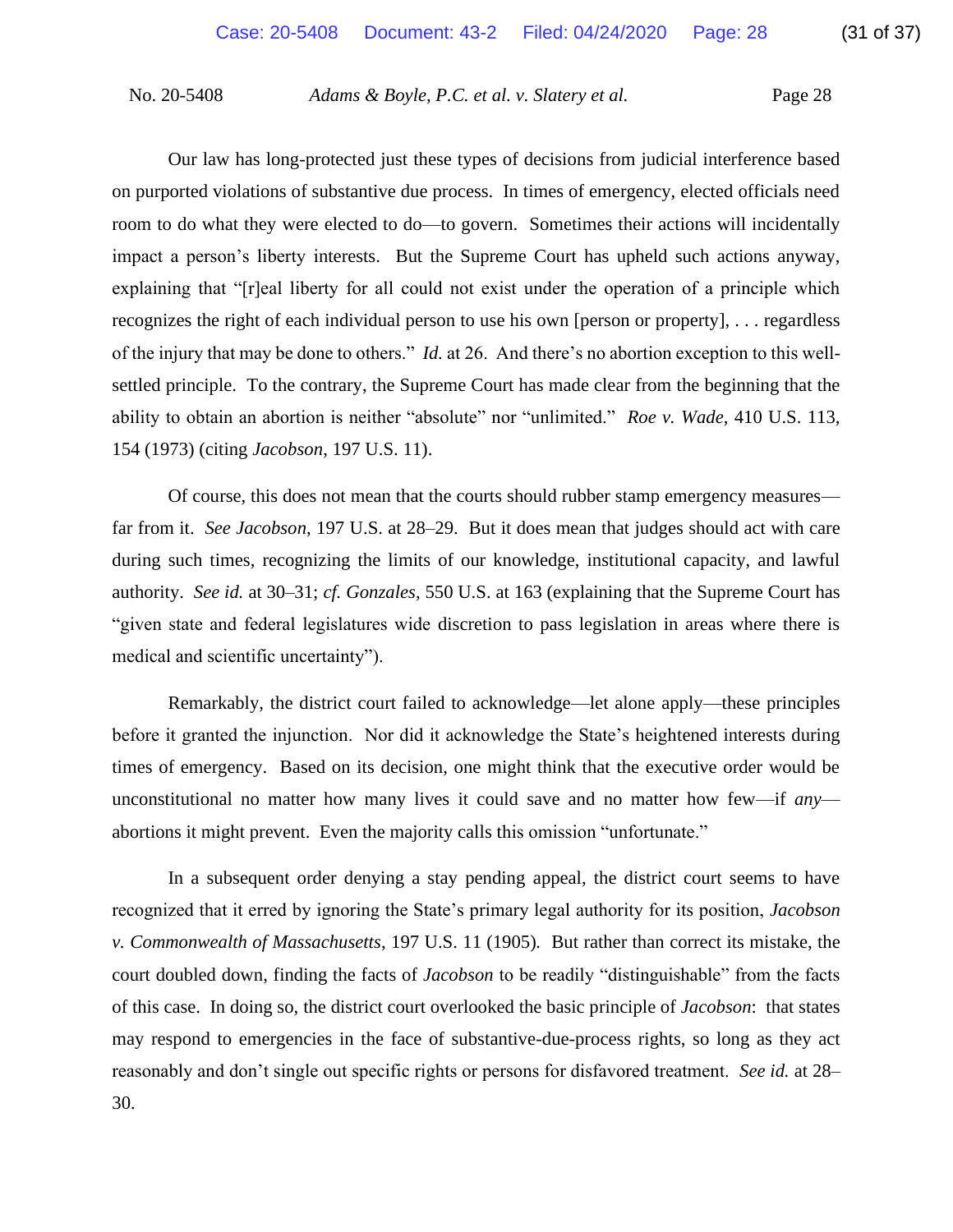No one claims that the State of Tennessee has singled out specific rights or persons in its response to the current pandemic. The executive order in this case applies to *all* non-essential medical procedures. And again, the Governor has issued several other orders that apply to *all*  persons and that affect every aspect of daily life across the state.

Nor have the plaintiffs shown that the State has acted unreasonably in requiring its residents to postpone non-essential medical procedures for a three-week period. Just contrast this case with the facts of *Jacobson*, where the Supreme Court upheld a state's authority to forcibly vaccinate individuals. *See id.* at 27–30. If the State can *physically invade* a person's body in response to an emergency, then it surely may require people to *delay* certain medical procedures for the same purpose.

On these points the majority, for its part, is conclusory: it does little more than assert that the executive order "is, beyond all question, a plain, palpable invasion of rights secured by the fundamental law." *Jacobson*, 197 U.S. at 31. Given that plaintiffs haven't established a constitutional violation in the first place, they certainly haven't done so "beyond all question."

The majority also dismisses the State's interests on the ground that the executive order has no "real" and "substantial" relationship to the current pandemic. *Id*. That claim is remarkable given that the order follows recommendations from our nation's leading public-health institution. *See* Centers for Disease Control and Prevention, *Coronavirus Disease 2019 (COVID-19): Strategies to Optimize the Supply of PPE and Equipment* (last visited Apr. 24, 2020), https://www.cdc.gov/coronavirus/2019-ncov/hcp/ppe-strategy/index.html (explaining that equipment "shortages are currently posing a tremendous challenge to the US healthcare system" and recommending the cancellation of "elective and non-urgent procedures/appointments"). Plus, *Jacobson* clearly tells us that it's "no part of the function of a court or a jury to determine which one of two modes [is] likely to be the most effective for the protection of the public against disease." 197 U.S. at 30. The majority doesn't explain why *our* court is an exception to that rule. And the amicus briefs the majority cites to discredit the State's rationale for the executive order "are more formidable by their number than by their inherent value." *Id*. One need only open a newspaper to appreciate the importance of preserving medical equipment at this time. So if nothing else, *Jacobson* forecloses the plaintiffs' claim.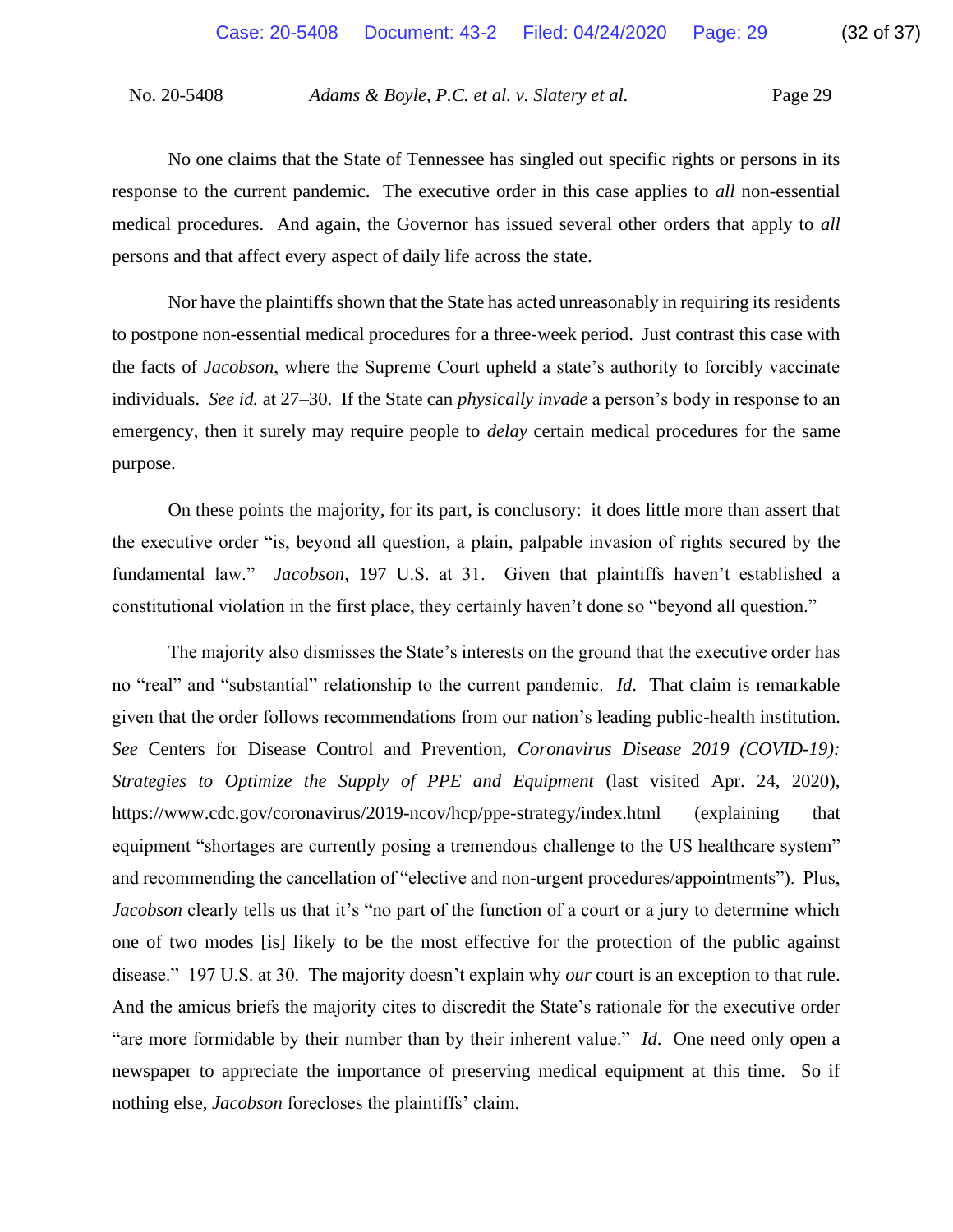*Irreparable Harm.* Consider next what (if any) irreparable harm the plaintiffs will suffer without an injunction. To be clear, the plaintiffs don't claim that they themselves will suffer any irreparable harm. Rather, the plaintiffs assert that the women they purport to represent will suffer irreparable harm without an injunction. *But cf. Gee v. June Med. Servs. L.L.C.*, 140 S. Ct. 35 (2019) (Mem.) (granting certiorari to consider whether traditional third-party standing rules apply in abortion cases).

The district court reasoned that the plaintiffs had established an irreparable injury because it thought that the executive order would prevent some women in Tennessee from having an abortion. But again the district court failed to make *any* factual findings showing that the order would prevent *any* particular woman from obtaining an abortion. To satisfy the irreparable-injury requirement, parties must demonstrate "*likely*" harm. *Winter*, 555 U.S. at 22. And the plaintiffs offer only speculation.

The district court also asserted that *delays* in the provision of abortions might irreparably harm some women by making their abortions more dangerous. But this argument stands in stark contrast with the claim that "[a]bortion is one of the safest medical procedures performed in the United States." *Whole Woman's Health*, 136 S. Ct. at 2320 (Ginsburg, J., concurring) (citation omitted). In fact, the plaintiffs themselves say that "abortion is extremely safe throughout pregnancy." Plaintiffs Br. at 5. Is it an irreparable injury for a medical procedure to be *only* "extremely safe"? But again the district court addressed none of these facts on its way to its destination.

Meanwhile, the executive order allows doctors to perform an abortion when a woman would suffer "serious adverse consequences to [her] physical condition" without the surgery "as reasonably determined by a licensed medical provider." The plaintiffs haven't made any effort to explain why this exception (which contains built-in deference to medical professionals) would not give them the flexibility they need during this time of national crisis. And again, it was *the plaintiffs'* burden to show that the executive order (with its exception) causes an irreparable injury. They failed to do so.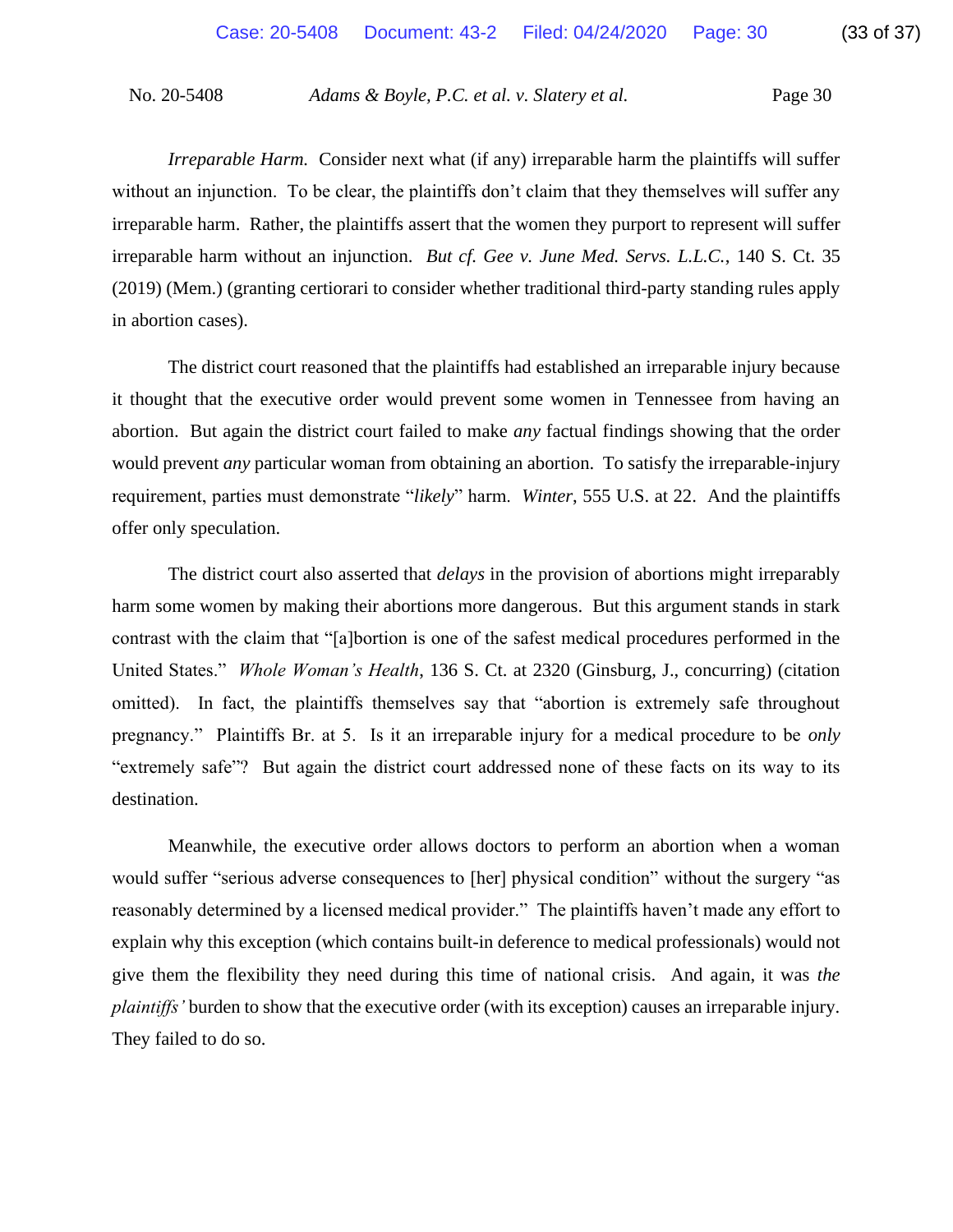*Balance of Harms.* Consider also the irreparable harms *created* by the district court's injunction. Of course, a state always suffers irreparable injury when it's wrongfully enjoined from enforcing one of its laws. *See Abbott v. Perez*, 138 S. Ct. 2305, 2324 & n.17 (2018); *Maryland v. King*, 567 U.S. 1301, 1303 (2012) (Roberts, C.J., in chambers). But that's far from the only harm here. The Governor issued the executive order to preserve critical medical equipment. Every piece of equipment used for something besides the pandemic response could cost a life—the life of someone who acts selflessly to help others in a time of crisis. Simply put: doctors, nurses, and first responders will die without proper equipment. And that's to say nothing of their family members, whose lives will be put at risk too. Given the twin risks of exponential community spread and hospital overload, every additional infection among first responders represents a significant threat to public health. It's hard to imagine a scenario in which the harm imposed by an injunction would be greater.

The district court brushed off these concerns, saying the plaintiffs have already taken measures to reduce their use of medical equipment during surgical abortions. The district court apparently thought that the State would be harmed only if surgical abortions used an "appreciable amount" of medical equipment. (The Majority seems to think the same.) But neither the district court nor the Majority is in any position to second-guess the Governor's judgment as to the amount of equipment that is *really* necessary to keep healthcare workers alive.

The district court also asserted that the executive order would be counterproductive for various policy reasons. Again the district court's (and now the majority's) willingness to constitutionalize its own policy judgments—in the midst of a national emergency no less—is remarkable. If anything has remained constant over the past hundred years of constitutional law, it's that courts aren't supposed to second guess policymakers based on their own subjective judgments of what makes for good policy. *See, e.g.*, *Perry v. Perez*, 565 U.S. 388, 394 (2012) (per curiam) (noting that courts must exercise care not to displace "legitimate state policy judgments with the court's own preferences"). All the more when our elected officials are tasked with making difficult decisions under conditions of uncertainty, risk, and imperfect information. *See Jacobson*, 197 U.S. at 30–31.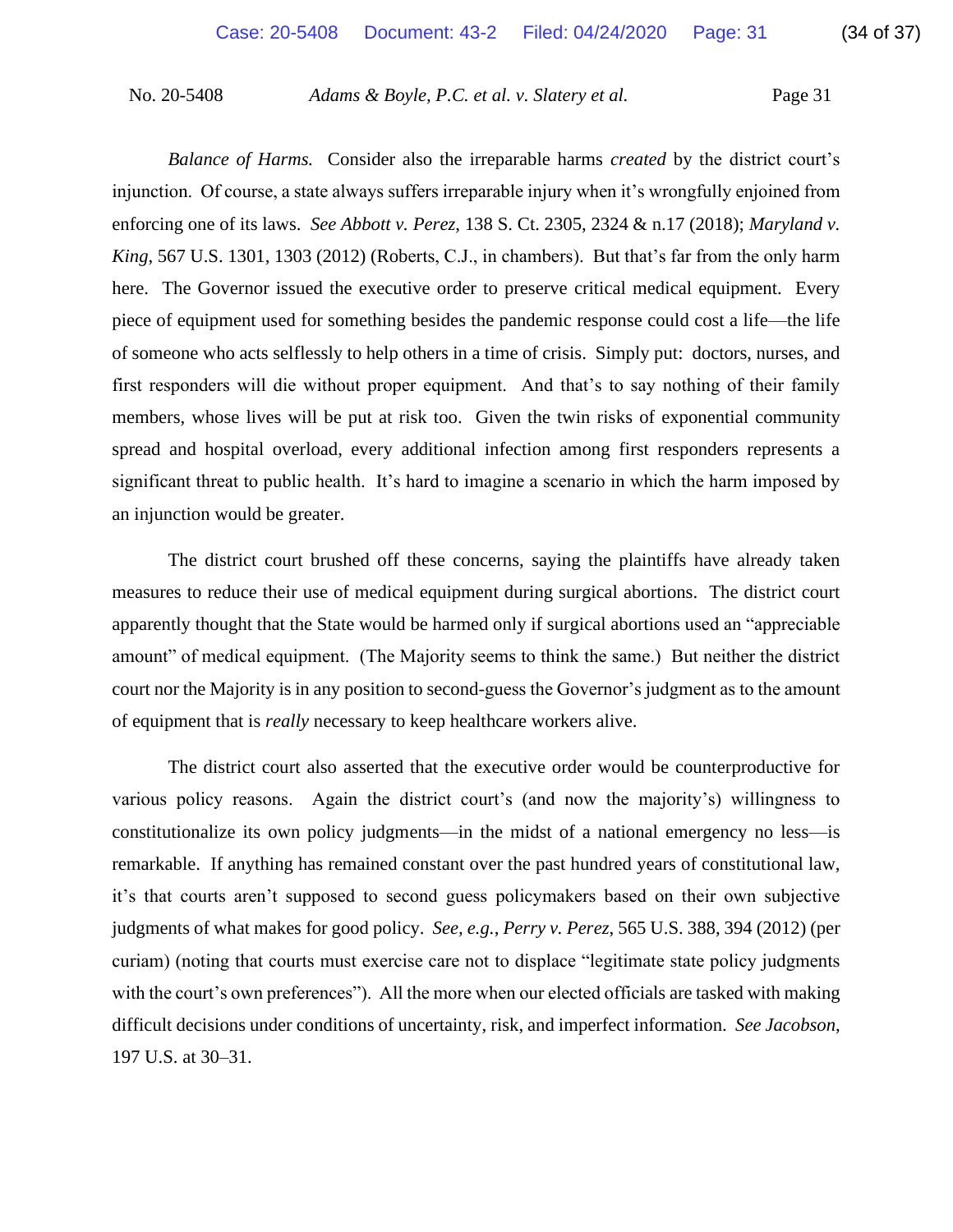The district court and majority also note that some women *might* travel to other states to have an abortion and that this might further aggravate the current pandemic. But neither the plaintiffs nor the district court nor the majority have pointed to a single person who said she would need to travel to another state to get an abortion. So again this is nothing more than speculation.

*Public Interest*. This factor points in the same direction. *See Nken v. Holder*, 556 U.S. 418, 435–36 (2009); *Winter*, 555 U.S. at 24–26. Plainly the public interest is served by a state's ability to enforce a regulation whose purpose and effect is to save the lives of healthcare workers. The district court and majority assert that the public interest *favors* a preliminary injunction because it's always in the public interest to prevent the violation of constitutional rights. *See, e.g.*, *Dodds v. U.S. Dep't of Educ.*, 845 F.3d 217, 222 (6th Cir. 2016) (per curiam). That reasoning would have more force if the plaintiffs or district court had shown that the regulation actually violates any constitutional rights. But again the majority's reasoning is only conclusory.

*Scope of the Injunction.* Finally, the district court plainly erred in defining the injunction's scope. Preliminary injunctions are an "extraordinary remedy." *Winter*, 555 U.S. at 24. That means courts that shouldn't grant them based on speculative harms, which is what the district court did here; and that "the scope of relief should be strictly tailored to accomplish only that which the situation specifically requires." *Sharpe v. Cureton*, 319 F.3d 259, 273 (6th Cir. 2003) (citation omitted). As the Supreme Court put it, "[i]t is neither our obligation nor within our traditional institutional role to resolve questions of constitutionality with respect to each potential situation that might develop." *Gonzales*, 550 U.S. at 168.And an injunction's proper scope becomes all the more important in cases involving government officials—and especially in cases where, as here, federal courts enjoin them. *See Rizzo v. Goode*, 423 U.S. 362, 378–80 (1976); *see also Gonzales*, 550 U.S. at 168 ("It would indeed be undesirable for [courts] to consider every conceivable situation which might possibly arise in the application of complex and comprehensive legislation." (cleaned up)).

But again the district court disregarded these well-settled legal principles. The district court's injunction doesn't just apply to women who might lose their ability to have an abortion before Tennessee's twenty-week deadline; it applies to *all* women who seek a surgical abortion—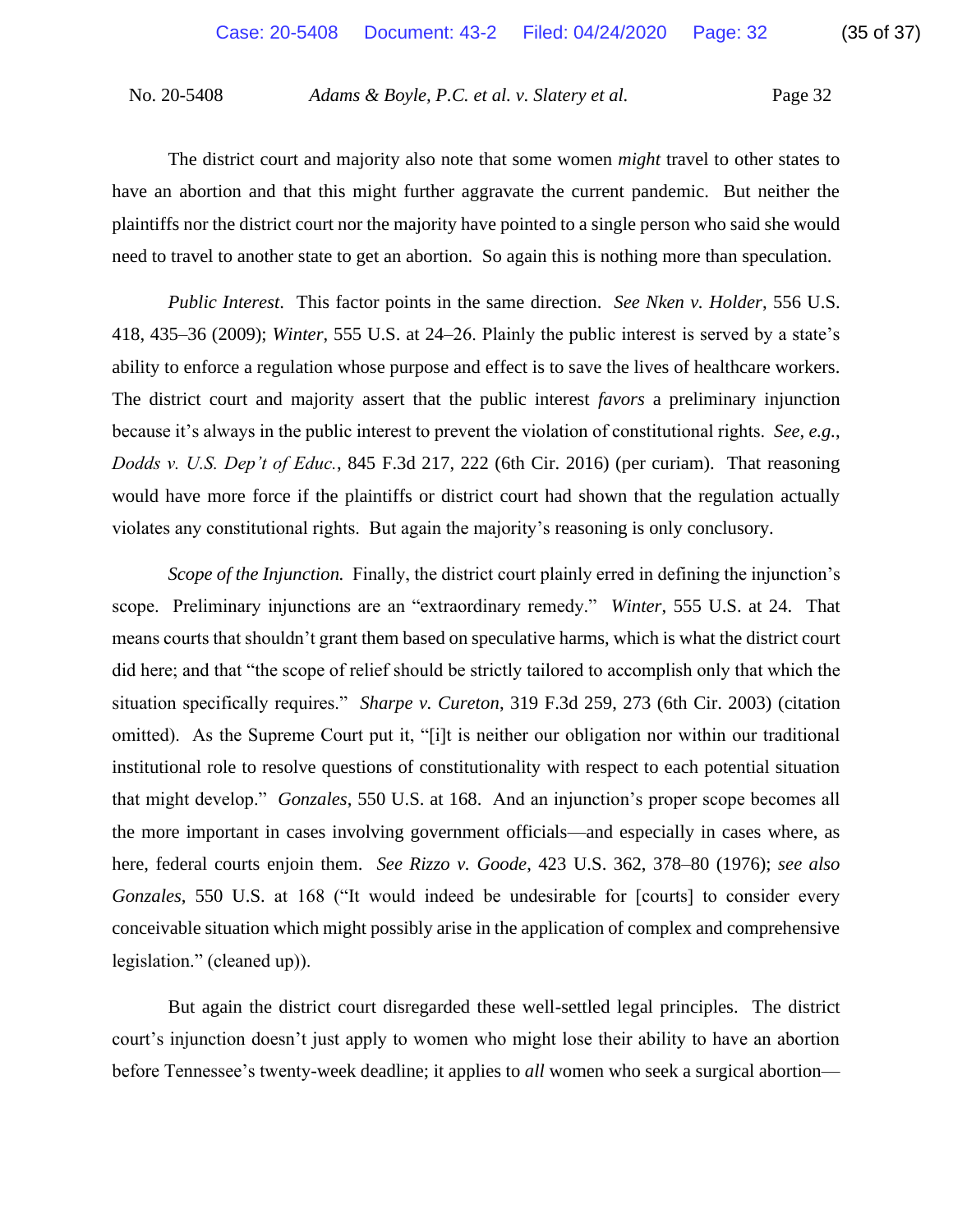no matter their ability to obtain an abortion after the order expires. Injunctions should be aimed with rifle-scope precision. The district court here used a twelve-gauge.

The majority does acknowledge at least *this* error and tries to remedy it on appeal. But in doing so, the majority doesn't fix the problem and also creates a problem of its own: it creates three "classes" of women—all of them amorphous, and thus likely to sow confusion going forward. In effect, the majority has certified a class under Rule 23(b)(2) without any request to do so or any effort to comply with the Federal Rules. Nor does the majority explain why the executive order unduly burdens most of the putative class. It simply announces that the injunction will apply to them.

The district court's errors here are not unprecedented: Two other circuits have recently encountered similar district court decisions, and both circuits promptly corrected them—in one case *twice*. *See In re Rutledge*, No. 20-1791, 2020 WL 1933122 (8th Cir. Apr. 22, 2020); *In re Abbott*, No. 20-50296, 2020 WL 1911216 (5th Cir. Apr. 20, 2020); *In re Abbott*, 954 F.3d 772 (5th Cir. 2020). *But cf. Robinson v. Att'y Gen.*, No. 20-11401-B, 2020 WL 1952370, at \*4 (11th Cir. Apr. 23, 2020) (denying a stay pending appeal in "an atypical case" because, among other things, the state "concede[d] that the substance of the district court's preliminary injunction is consistent with its own . . . interpretation of [its executive order]"). We should have done the same.

\*\*\*

To sum up: the district court granted an injunction without much effort to apply the relevant law, without specific factual findings, and without any attempt to tailor the remedy to the purported constitutional violation. If that doesn't count as an abuse of discretion, I don't know what would. I respectfully dissent.